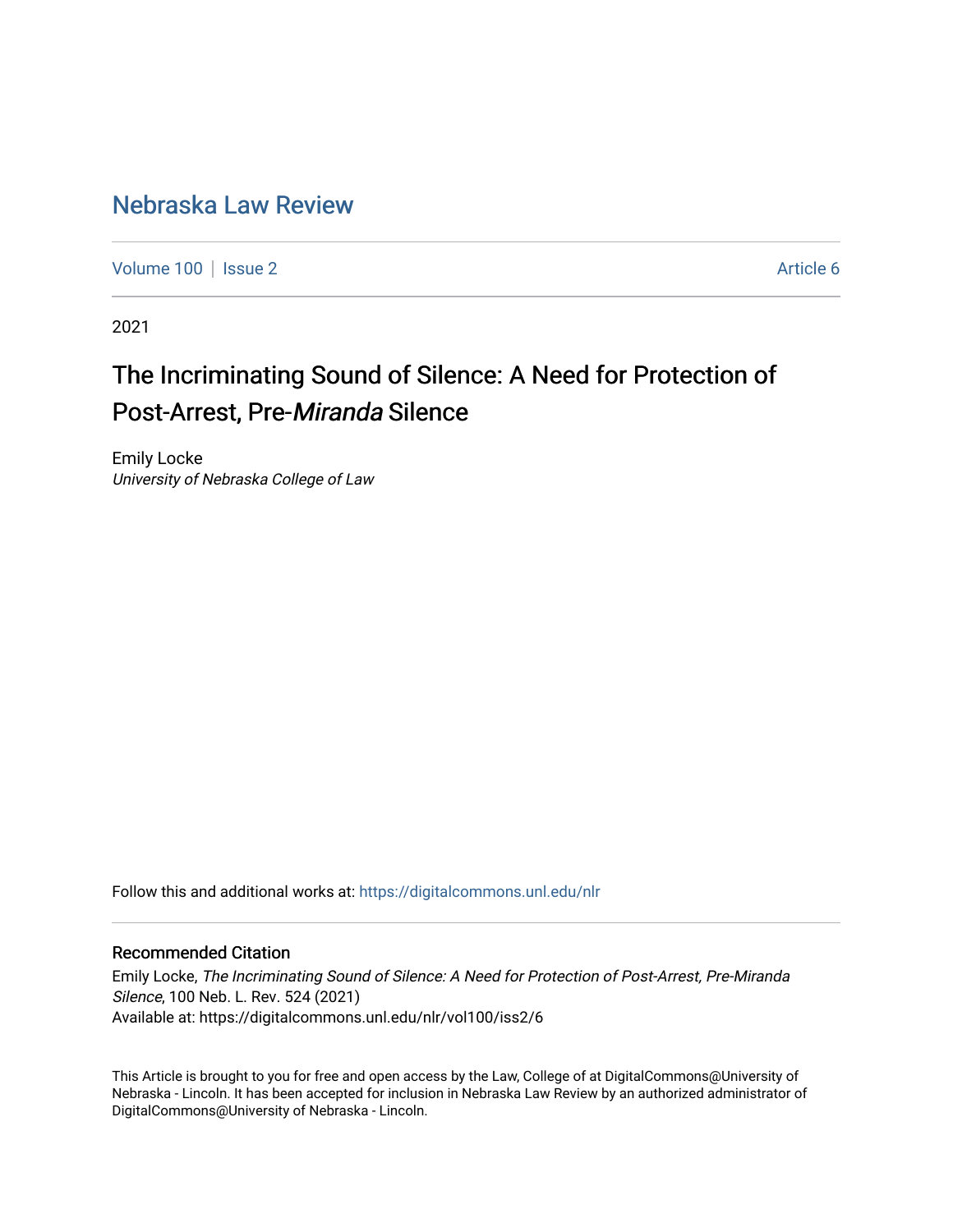# COMMENT\*

# The Incriminating Sound of Silence: A Need for Protection of Post-Arrest, Pre-*Miranda* Silence

# TABLE OF CONTENTS

| L    |                                                                      | 525 |
|------|----------------------------------------------------------------------|-----|
| II.  | Historical Origins of the Right To Remain Silent                     | 526 |
| III. | Silence Prior to Miranda Warnings                                    | 530 |
|      | A. Pre-Arrest Silence as Substantive Evidence                        |     |
|      |                                                                      | 530 |
|      | B. Post-Arrest, Pre-Miranda Silence for Impeachment                  |     |
|      |                                                                      | 532 |
|      | IV. Circuit Court Split: Post-Arrest, Pre- <i>Miranda</i> Silence as |     |
|      |                                                                      | 533 |
|      | A. Circuit Courts Allowing Use of Post-Arrest, Pre-                  |     |
|      | Miranda Silence as Evidence of Guilt                                 | 533 |
|      | B. Circuit Courts Prohibiting Use of Post-Arrest, Pre-               |     |
|      | <i>Miranda</i> Silence as Evidence of Guilt                          | 535 |
|      |                                                                      | 538 |
|      | A. Miranda as a Mere Reminder                                        | 539 |
|      | B. Silence as Compulsion                                             | 541 |
|      | Policy Justifications for Prohibiting Post-Arrest,<br>C.             |     |
|      | Pre- <i>Miranda</i> Silence in the Prosecution's Case-in-            |     |
|      |                                                                      | 543 |
|      | D. The Confusion of Berghuis v. Thompkins on Post-                   |     |
|      | Arrest, Pre-Miranda Silence                                          | 545 |
|      |                                                                      | 548 |
|      |                                                                      |     |

© Copyright held by the NEBRASKA LAW REVIEW. If you would like to submit a response to this Note in the *Nebraska Law Review Bulletin*, contact our Online Editor at lawrev@unl.edu.

\* Emily Locke, J.D. Candidate, University of Nebraska College of Law, 2022. I would like to thank my family for its constant encouragement throughout law school and beyond. A special thank you to Cole Bodfield for his unending love and support. Lastly, thank you to the members of the *Nebraska Law Review*, especially executive editor Kayla Sullivan and editor-in-chief Alicia Christensen, who worked so hard to prepare this Comment for publication.

524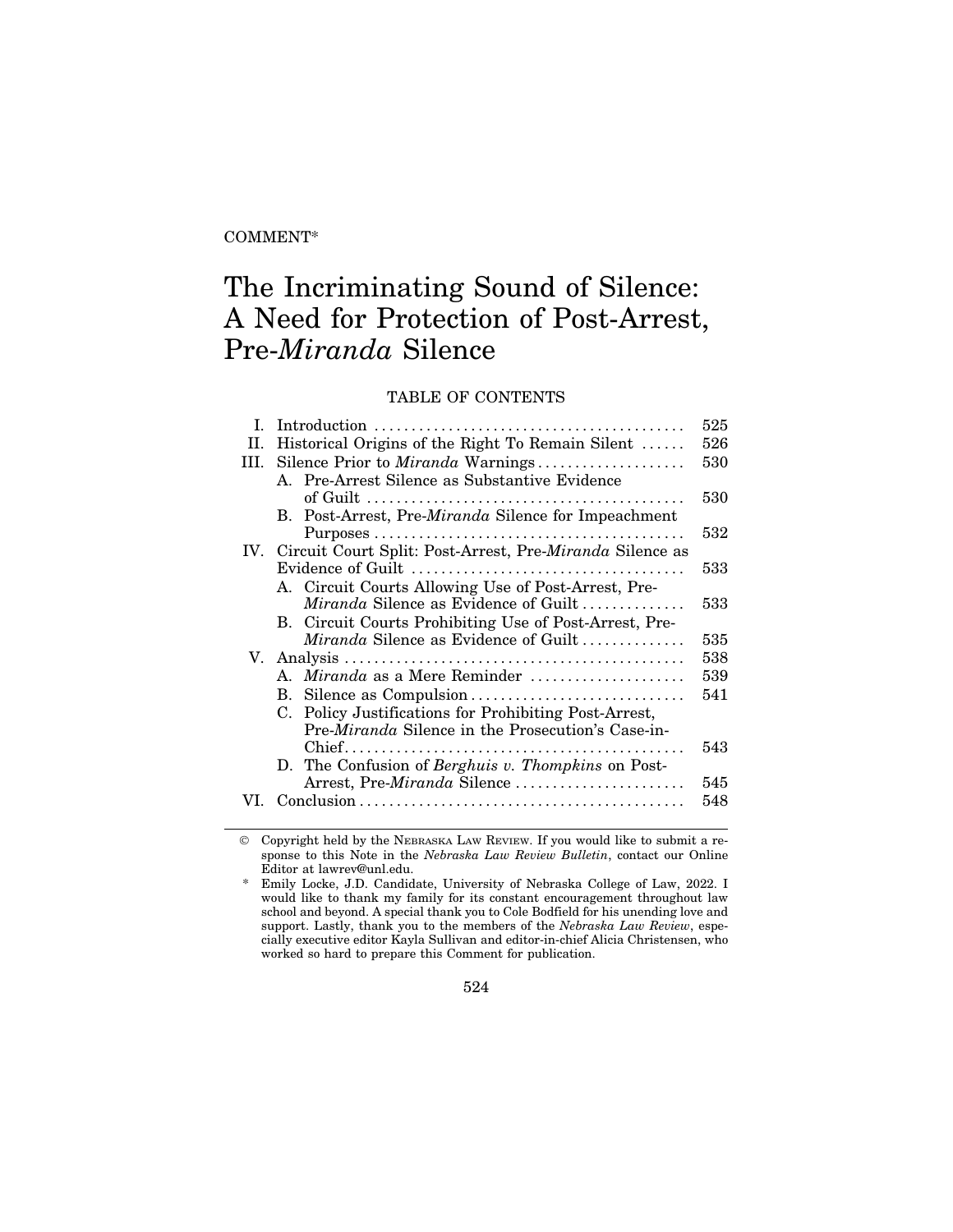### I. INTRODUCTION

The right to remain silent is a well-known constitutional right in the United States, in large part because of the pervasive presence of *Miranda* warnings in crime dramas on television and in the media.<sup>1</sup> However, it is unlikely that the average lay person's understanding of the right to remain silent extends much beyond a general awareness that it exists. Some of the not-so-obvious aspects of the right to silence include its purpose—particularly, to facilitate the privilege against self-incrimination2—and its protections, including the right to not have that silence used against the individual at trial.3 One of the biggest complexities of the right to remain silent, troubling lay persons as well as experienced attorneys, is determining *when* the right is activated.

It is apparent that defendants have the right to remain silent once they are informed of their *Miranda* rights because the right is expressly stated in the warnings. However, the clarity disappears when discussing silence prior to *Miranda* warnings. Federal circuit courts have faced the issue of post-arrest, pre-*Miranda* silence for decades yet continue to diverge sharply in their opinions.4 Some, like the Eighth Circuit, take a restrictive view of the right to remain silent, and the Fifth Amendment in general, and permit the prosecution to use evidence of a defendant's post-arrest, pre-*Miranda* silence in any way it chooses—including to prove the defendant's guilt.<sup>5</sup> Other circuits, reading the Fifth Amendment broadly, find that the right to remain silent begins as early as arrest. As a result, these circuits forbid the prosecution from using post-arrest, pre-*Miranda* silence during its case-in-chief because such use would violate the defendant's Fifth Amendment rights.6

The divide among circuit courts is particularly problematic because of its substantial effect on criminal defendants. For instance, the current lack of consistency prevents arrestees from knowing how to protect their innocence at the time of arrest. Courts should consistently apply constitutional rules throughout the United States. The rules regarding the right to remain silent are constitutional because the right stems from the Fifth Amendment's privilege against self-incrimination, and thus, courts must uniformly apply the right to remain silent.

- 5. *See infra* section IV.A.
- 6. *See infra* section IV.B.

<sup>1.</sup> *See* Adam M. Hapner, Comment, *You Have the Right To Remain Silent, but Anything You Don't Say May Be Used Against You: The Admissibility of Silence as Evidence After* Salinas v. Texas, 66 FLA. L. REV. 1763, 1775 (2014).

<sup>2.</sup> *See infra* Part II.

<sup>3.</sup> *See* Griffin v. California, 380 U.S. 609 (1965).

<sup>4.</sup> *See infra* Part IV.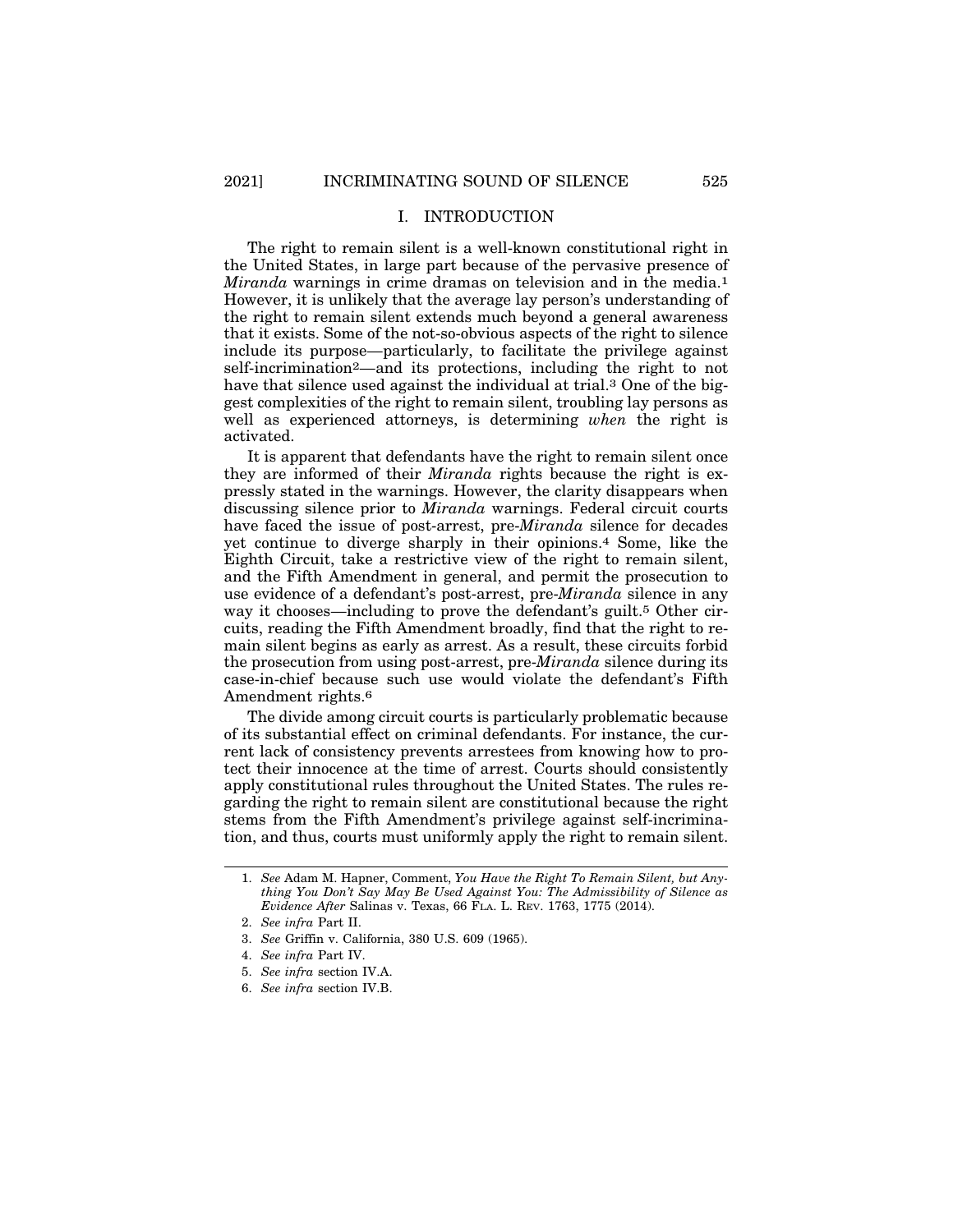This Comment will argue that a defendant's right to remain silent under the Fifth Amendment includes silence occurring after arrest but before receipt of the *Miranda* warnings. The Supreme Court should grant certiorari to definitively resolve this circuit split and prevent the further violation of defendants' rights by prosecutors' use of post-arrest, pre-*Miranda* silence to prove guilt. Part II of this Comment will provide an overview of the source and creation of the Fifth Amendment's Self-Incrimination Clause and the development of the right to silence prior to *Miranda v. Arizona* in 1966. Part III will discuss the two types of pre-*Miranda* silence that the Supreme Court has addressed. The first type permits pre-arrest silence to be used as substantive evidence of guilt and, consequently, to impeach a defendant. The second type permits post-arrest, pre-*Miranda* silence solely to impeach a defendant. Part IV will discuss the various viewpoints surrounding the circuit court split on the use of post-arrest, pre-*Miranda* silence during the prosecution's case-in-chief. Part V will argue that the right to remain silent encompasses post-arrest, pre-*Miranda* silence and, as a result, prevents the prosecution from using such silence as substantive evidence of guilt against defendants. Part VI will conclude with a discussion of *Berghuis v. Thompkins* and the issues that the Supreme Court's unclear opinion poses for the protection of post-arrest, pre-*Miranda* silence.

# II. HISTORICAL ORIGINS OF THE RIGHT TO REMAIN SILENT

To understand the conflict surrounding the right to remain silent, it is necessary to examine the roots of the privilege against self-incrimination, starting when the conflict arose centuries ago in England and culminating with the United States Supreme Court's decision in *Miranda v. Arizona*.7 Some scholars argue that the theory against self-incrimination, and in turn the right to remain silent, was established in English ecclesiastical courts.8 Ecclesiastical courts in England operated on the inquisitorial system of justice beginning as early as the thirteenth century.9 The inquisitorial system is unique in comparison to English and American courts today because it forced

<sup>7.</sup> Miranda v. Arizona, 384 U.S. 436 (1966).

<sup>8.</sup> *See, e.g.*, Alfredo Garcia, *The Fifth Amendment: A Comprehensive and Historical Approach*, 29 U. TOL. L. REV. 209, 218 (1998) (discussing Leonard W. Levy's account of the historical origins of the Fifth Amendment in Levy's book, *Origins of the Fifth Amendment: The Right Against Self-Incrimination*).

<sup>9.</sup> *See* Kristen Tolan, *The Fear of Foreign Prosecution Is Beyond the Scope of the Fifth Amendment Privilege Against Self-Incrimination: The Supreme Court Finalized the Debate in* United States v. Balsys, 77 U. DET. MERCY L. REV. 197, 198 (1999).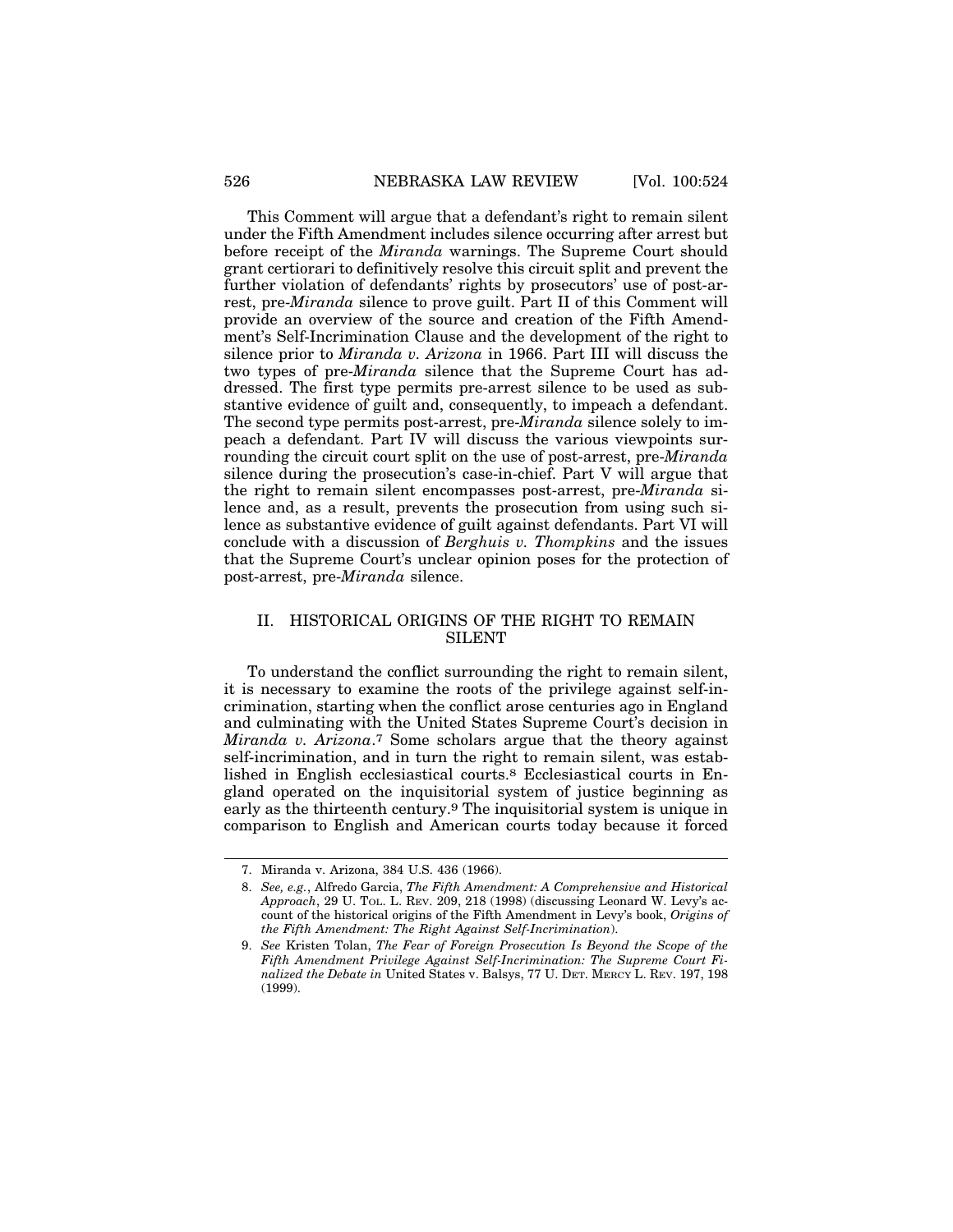criminal defendants to self-incriminate.10 To facilitate this practice, ecclesiastical courts administered the oath ex officio, which compelled defendants to answer questions fully and truthfully and, therefore, to admit culpability.11 Alleged wrongdoers could not, without severe repercussions, refuse to take the oath.12 This produced a "cruel trilemma" of sorts when alleged wrongdoers were confronted with the oath because their only options were to (1) tell the truth and incriminate themselves;  $(2)$  lie and be accused of perjury; or  $(3)$  stay silent and be punished with a presumption of guilt—or worse, be killed.13

In response to the introduction of the oath and its severe consequences, advocates for another system of law enforcement, the accusatorial system, quickly grew in number.14 Accusatorial criminal justice focuses on testimony by witnesses as opposed to testimony exclusively by the accused.15 Arguments in favor of an accusatorial system were spearheaded by an opposition to the oath ex officio and premised on the maxim *nemo tenetur prodere seipsum*, meaning no man is bound to accuse himself.16

Despite consistent protests, the inquisitorial system and the oath ex officio continued to dominate criminal justice in ecclesiastical courts.17 It was not until the seventeenth century that accusatorial system advocates in England gained some headway. In 1637, John Lilburne asserted the privilege against self-incrimination as a defense in his criminal trial after refusing to take the oath.18 Lilburne, a fierce advocate for the accusatorial system, claimed throughout his proceedings that "no man's conscience ought to be racked by oaths imposed, to

- 12. *See* Garcia, *supra* note 8, at 219. England's Court of High Commission created a rule to ensure that defendants took the oath. The pro confesso rule stated that a failure to answer all questions truthfully and accurately was tantamount to an admission of guilt. *Id.* The Commission believed this rule only targeted the guilty because of an assumption that the truth would not hurt the innocent. *Id.*
- 13. *Cf.* Murphy v. Waterfront Comm'n, 378 U.S. 53, 55 (1964) (discussing the cruel trilemma of self-accusation, perjury, and contempt as a supporting basis for the Fifth Amendment's privilege against self-incrimination).
- 14. *See* Tolan, *supra* note 9.
- 15. *See* Elza, *supra* note 10.
- 16. Tolan, *supra* note 9 (noting the death of John Lambert in 1537 after he refused to answer questions under the oath).
- 17. *See id.*
- 18. *See generally* Miranda v. Arizona, 384 U.S. 436, 459 (1966); Garcia, *supra* note 8, at 219; Tolan, *supra* note 9, at 199. Tolan's account records the year of the Lilburne trial as 1649, as opposed to Chief Justice Warren's date of 1637 in *Miranda*. The inconsistency likely is because Lilburne was tried four times in total. Garcia, *supra* note 8, at 219.

<sup>10.</sup> *See* Slater Elza, *The Interplay Between Civil and Criminal Law*, 91 ADVOCATE: STATE BAR LITIG. SECTION REP., Summer 2020, at 185.

<sup>11.</sup> *See* Garcia, *supra* note 8, at 218. Making this process even more callous is the fact that alleged wrongdoers were not informed of the crime that they were accused of until after the oath ex officio was administered. Elza, *supra* note 10.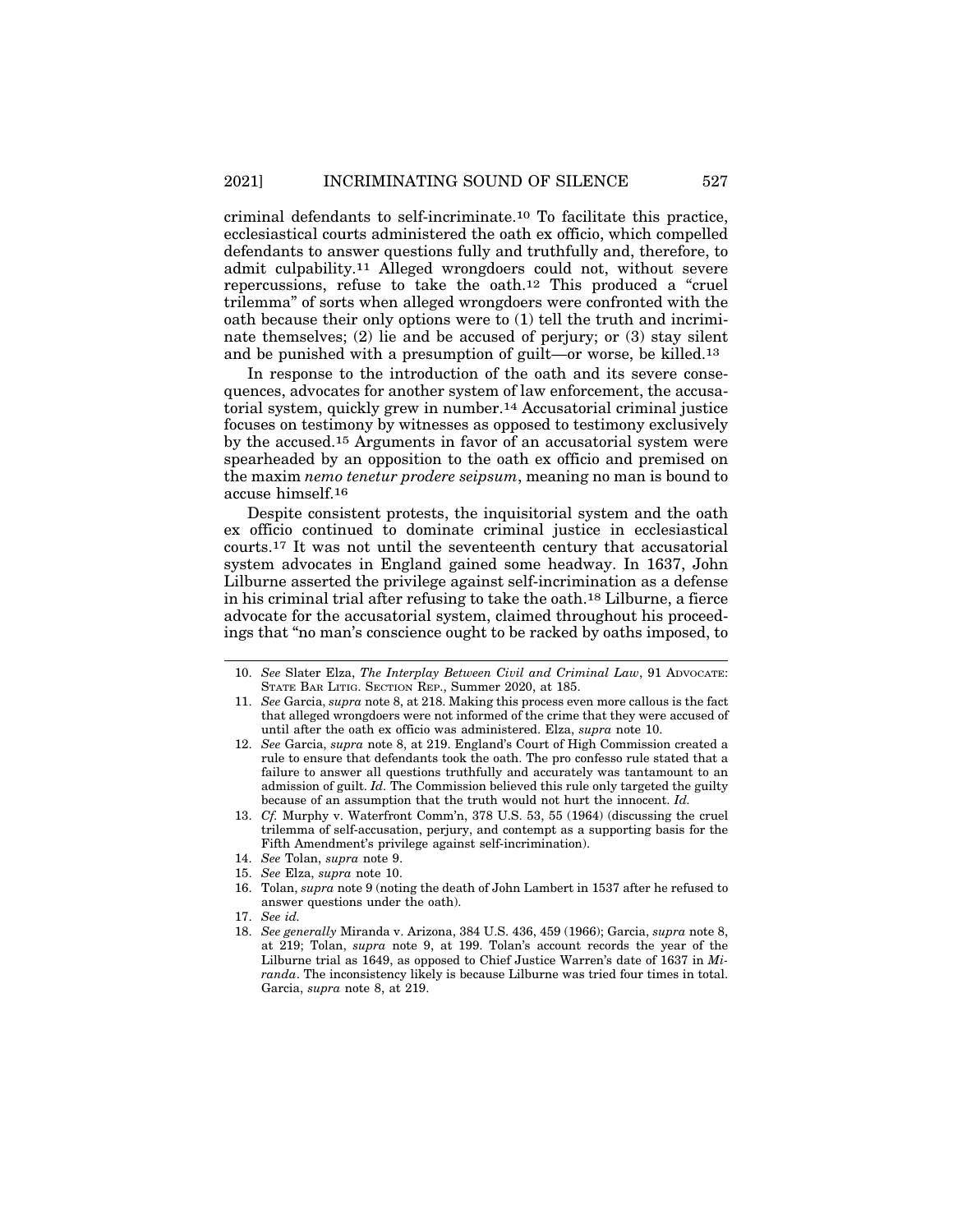answer to questions concerning himself in matters criminal, or pretended to be so."19 Lilburne's trial sparked Parliament's eradication of the oath and the recognition of the privilege against self-incrimination in English ecclesiastical and common law courts.20

Acceptance of the principle that no man should be bound to accuse himself made its way to the colonies. In 1791, Congress incorporated this principle into the United States Constitution by way of the Fifth Amendment's Self-Incrimination Clause.21 The Fifth Amendment reads in part: "No person . . . shall be compelled in any criminal case to be a witness against himself . . . ."22 The primary evil the Framers intended to prevent was the encroachment on civil liberties, particularly the use of torture to coerce criminal confessions.23 Although not explicit, the exclusion of involuntary confessions was grounded in the choice to enforce criminal laws under an accusatorial system—"a system in which the State must establish guilt by evidence independently and freely secured."24

Despite the clear source of the Fifth Amendment's Self-Incrimination Clause, ambiguity has continually surrounded its application. A discussion of two landmark cases will help to lay a foundation for why the right to remain silent exists at the time of arrest, regardless of the receipt of *Miranda* warnings, and thus prevents the use of post-arrest, pre-*Miranda* silence as substantive evidence of guilt.25 The Fifth Amendment has always encompassed the right to refuse to testify against oneself at trial. However, the consequence of exercising this right was not determined until *Griffin v. California*.26 In *Griffin*, the

- 20. *See generally id.*; Garcia, *supra* note 8, at 220; Tolan, *supra* note 9, at 199.
- 21. *See Miranda*, 384 U.S. at 459; Tracey Maclin, *The Prophylactic Fifth Amendment*, 97 B.U. L. REV. 1047, 1062 (2017).
- 22. U.S. CONST. amend. V.
- 23. *See* Ullmann v. United States, 350 U.S. 422, 447–49 (1956) (Douglas, J., dissenting) ("[T]he Fifth Amendment was written in part to prevent any Congress, any court, and any prosecutor from prying open the lips of an accused to make incriminating statements against his will.").
- 24. Cynthia Picou, Miranda *and* Escobedo*: Warren v. Burger Court Decisions on 5th Amendment Rights*, 4 S.U. L. REV. 175, 177 (1977) (quoting Rogers v. Richmond, 365 U.S. 534, 540–41 (1961)).
- 25. It is important to note that many Supreme Court decisions beyond the two cases discussed in this Comment played important roles in the development of and explanation for Fifth Amendment jurisprudence. For instance, *Brown v. Mississippi*, 297 U.S. 278 (1936), and *Malloy v. Hogan*, 378 U.S. 1 (1964), extended the privilege against self-incrimination to state criminal defendants. *See* Frank R. Herrmann & Brownlow M. Speer, *Standing Mute at Arrest as Evidence of Guilt: The "Right to Silence" Under Attack*, 35 AM. J. CRIM. L. 1, 12 (2007). However, a discussion of every Fifth Amendment case is impractical and unnecessary for the purposes of this Comment.

<sup>19.</sup> *Miranda*, 384 U.S. at 459 (citing THE LEVELLER TRACTS 1647–1653, at 454 (William Haller & Godfrey Davies eds., 1944)).

<sup>26.</sup> Griffin v. California, 380 U.S. 609 (1965).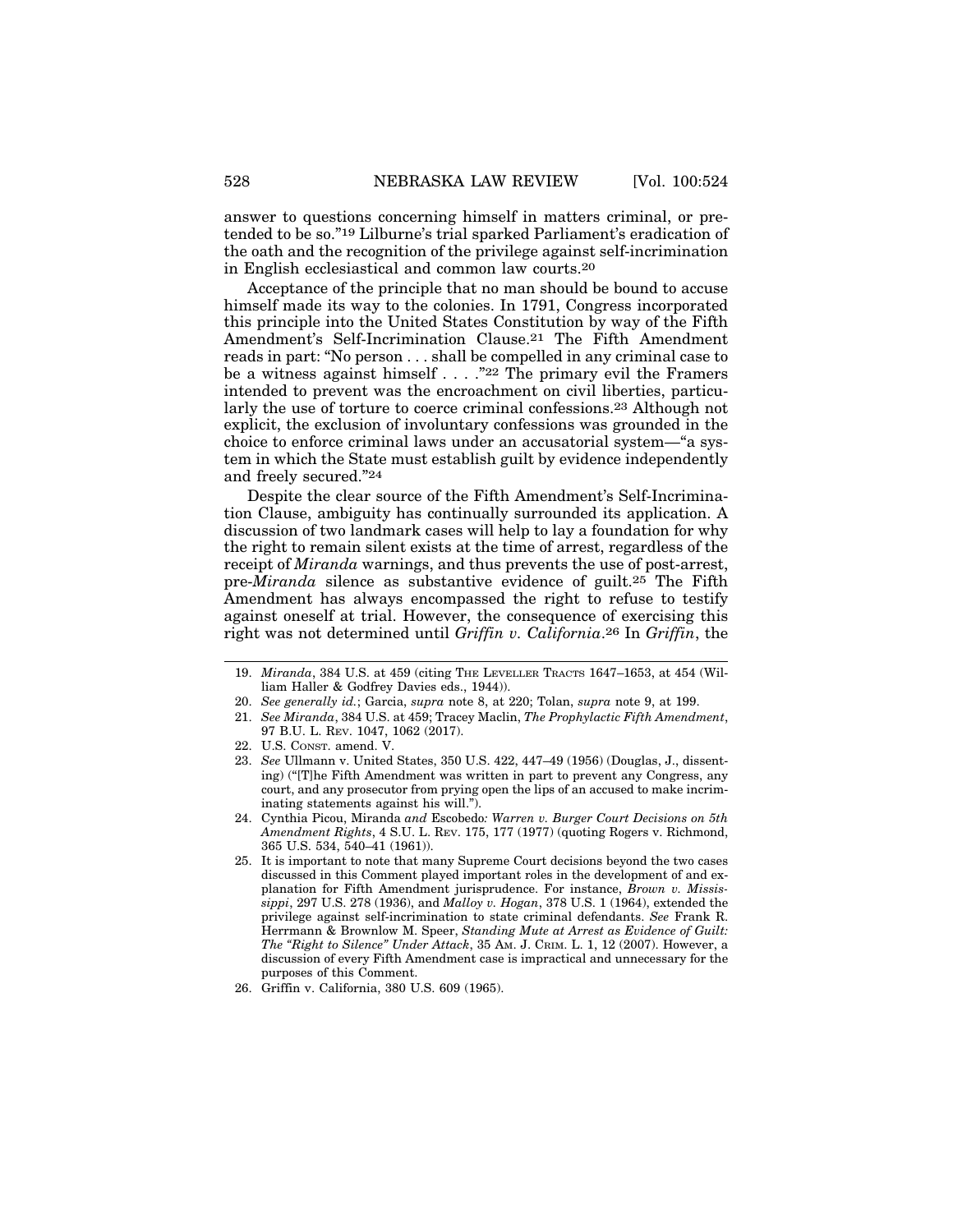defendant, on trial for murder, exercised his Fifth Amendment right and did not testify at trial. The prosecutor made multiple suggestive comments to the jury regarding the defendant's failure to testify. The defendant was convicted of first-degree murder and sentenced to death.

After granting certiorari, the Supreme Court held that the prosecutor's comments regarding the defendant's refusal to testify at trial violated the defendant's Fifth Amendment privilege against selfincrimination.27 The Court reasoned that allowing such comments would "cut[ ] down on the privilege by making its assertion costly,"28 thus defeating the main purpose of the right. Additionally, the Supreme Court held that instructing juries to use a defendant's refusal to testify as evidence of guilt violated the Self-Incrimination Clause.29 As a consequence, prosecutors and judges are forbidden from punishing defendants for exercising their constitutional right against selfincrimination by insinuating that their silence is an admission of guilt.

In 1966, just one year after *Griffin*, the Supreme Court confirmed in a groundbreaking decision that the Fifth Amendment's Self-Incrimination Clause prohibited compelled confessions beyond the courtroom walls.30 In *Miranda v. Arizona*, the Court made clear that defendants can exercise the Fifth Amendment's privilege against self-incrimination in police custodial interrogations.31 In order to restrain the "inherently compelling pressures" of custodial interrogations and provide defendants a "full opportunity to exercise the privilege against selfincrimination,"32 the *Miranda* Court stated that police must, among other things, notify defendants of their right to remain silent and not answer questions.33 As a result of this decision, any statements made

<sup>27.</sup> *Id.* at 615. The Court also noted that allowing comments on a defendant's failure to testify is a "remnant of the 'inquisitorial system of criminal justice,' which the Fifth Amendment outlaws." *Id.* at 614 (citation omitted) (quoting Murphy v. Waterfront Comm'n, 378 U.S. 52, 55 (1964)).

<sup>28.</sup> *Id.* at 614; *see also* Robin B. Murphy, *Silence as Self-Incrimination After* Salinas v. Texas, 102 ILL. B.J. 184, 185 (2014) ("[The prosecution's] comments, and the judge's silent acceptance, [resulted in] a penalty for exercising a constitutional right  $\dots$ .").

<sup>29.</sup> *Griffin*, 380 U.S. at 615.

<sup>30.</sup> *See* Miranda v. Arizona, 384 U.S. 436, 467 (1966) ("[T]here can be no doubt that the Fifth Amendment privilege is available outside of criminal court proceedings and serves to protect persons in all settings in which their freedom of action is curtailed in any significant way from being compelled to incriminate themselves.").

<sup>31.</sup> *Id.* (reasoning that the privilege should also be available in custodial interrogations, despite the abandonment of physical coercion, because custodial interrogations by police still present a cause for alarm).

<sup>32.</sup> *Id.*

<sup>33.</sup> *Id.* In addition to notifying individuals in custody of their right to remain silent, police must also explain that they have a right to counsel and that "anything said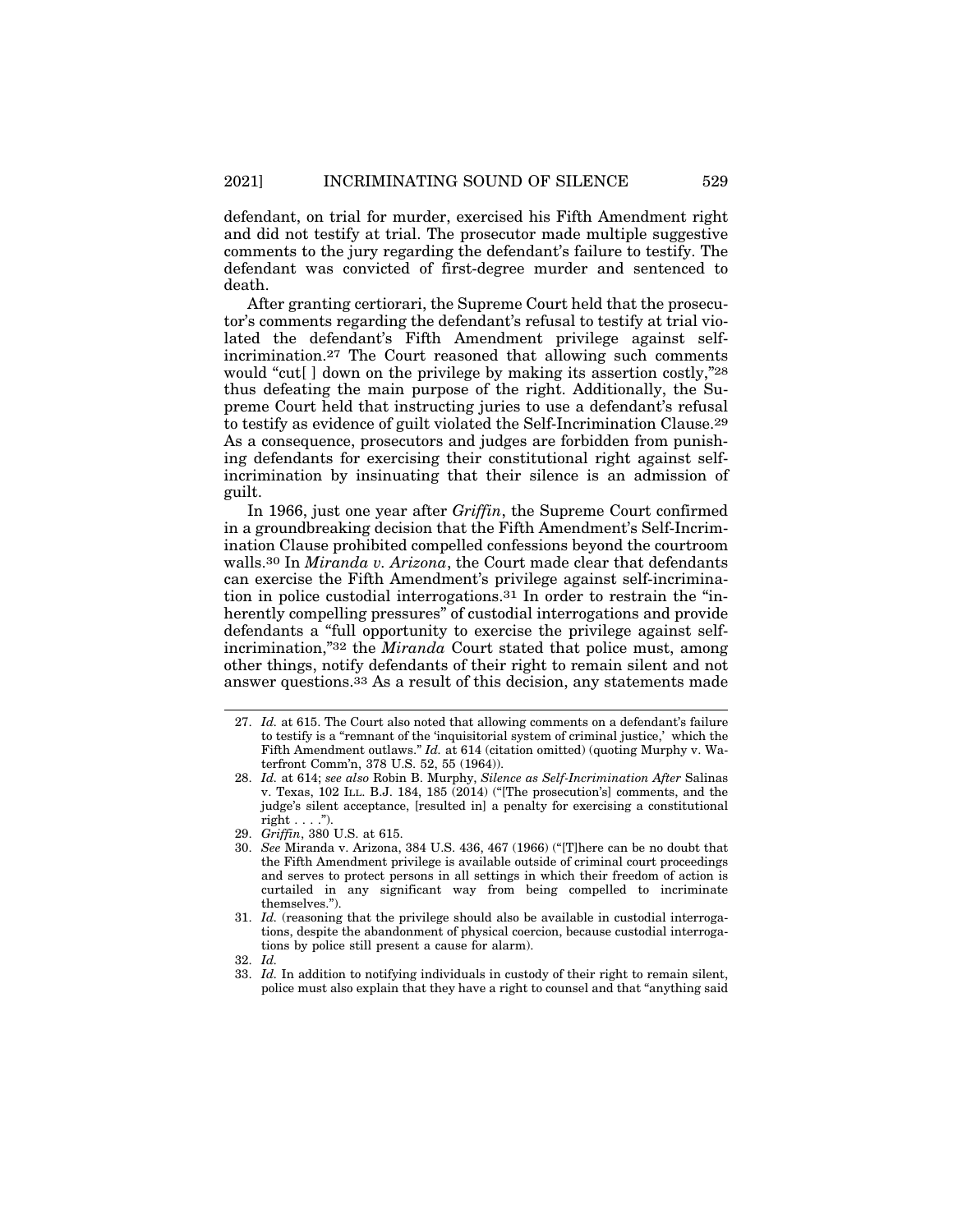by defendants who were not informed of or did not voluntarily waive their *Miranda* rights are inadmissible at trial.34 Further, the Court cited *Griffin* and stated that at trial, the prosecution is barred from taking advantage of a defendant's silence during a custodial interrogation, as it would penalize the exercise of a constitutional right.35

# III. SILENCE PRIOR TO *MIRANDA* WARNINGS

It is clear from *Miranda* and *Griffin* that defendants have a right to remain silent during custodial interrogations and at trial and that prosecutors may not use defendants' silence against them. However, a defendant who remains silent prior to receiving their *Miranda* warnings is not always afforded the same protection. The level of protection sometimes depends on the prosecution's purpose for offering the evidence of silence; the prosecutor may offer it for impeachment purposes or to show a defendant's guilt in their case-in-chief.

#### **A. Pre-Arrest Silence as Substantive Evidence of Guilt**

A common example of pre-arrest silence arises when an individual voluntarily goes to the police station for an interview. Because the individual is free to leave at any time, the interview is considered noncustodial in nature. In *Salinas v. Texas*, Salinas, a murder suspect, voluntarily went to the police station for an interview.36 Both Salinas and the police agreed that the interview was noncustodial and Salinas was not read his *Miranda* rights.37 Salinas answered the police officer's questions for almost the entire hour-long interview, but when a question arose regarding a potential ballistics test comparing Salinas's shotgun to the shells from the crime scene, Salinas remained silent.38 A few days after the interview, police charged Salinas with murder.39 At trial, the prosecution commented on Salinas's silence fol-

can and will be used against the individual in court." *Id.* at 469. Beside the purposes described in the text above, the *Miranda* warnings also inform individuals in custody of the consequences of waiving their right to remain silent.

<sup>34.</sup> *Id.* at 474 ("[A]ny statement taken after the person invokes his privilege cannot be other than the product of compulsion, subtle or otherwise."); *see* Geoffrey B. Fehling, Note, Verdugo*, Where'd You Go?:* Stoot v. City of Everett *and Evaluating Fifth Amendment Self-Incrimination Civil Liability Violations*, 18 GEO. MASON L. REV. 481, 491 (2011).

<sup>35.</sup> *Miranda*, 384 U.S. at 468 n.37; *see also* Wainwright v. Greenfield, 474 U.S. 284 (1986) (reiterating that the prosecution cannot use a defendant's post-*Miranda* silence as evidence of guilt in its case-in-chief).

<sup>36.</sup> Salinas v. Texas, 570 U.S. 178, 182 (2013).

<sup>37.</sup> *Id.*

<sup>38.</sup> *Id.* Instead of answering the question, Salinas "[l]ooked down at the floor, shuffled his feet, bit his bottom lip, cl[e]nched his hands in his lap, [and] began to tighten up." *Id.*

<sup>39.</sup> *Id.* Immediately following the interview, Salinas was arrested on traffic violation charges that were soon dismissed. After receiving information that Salinas con-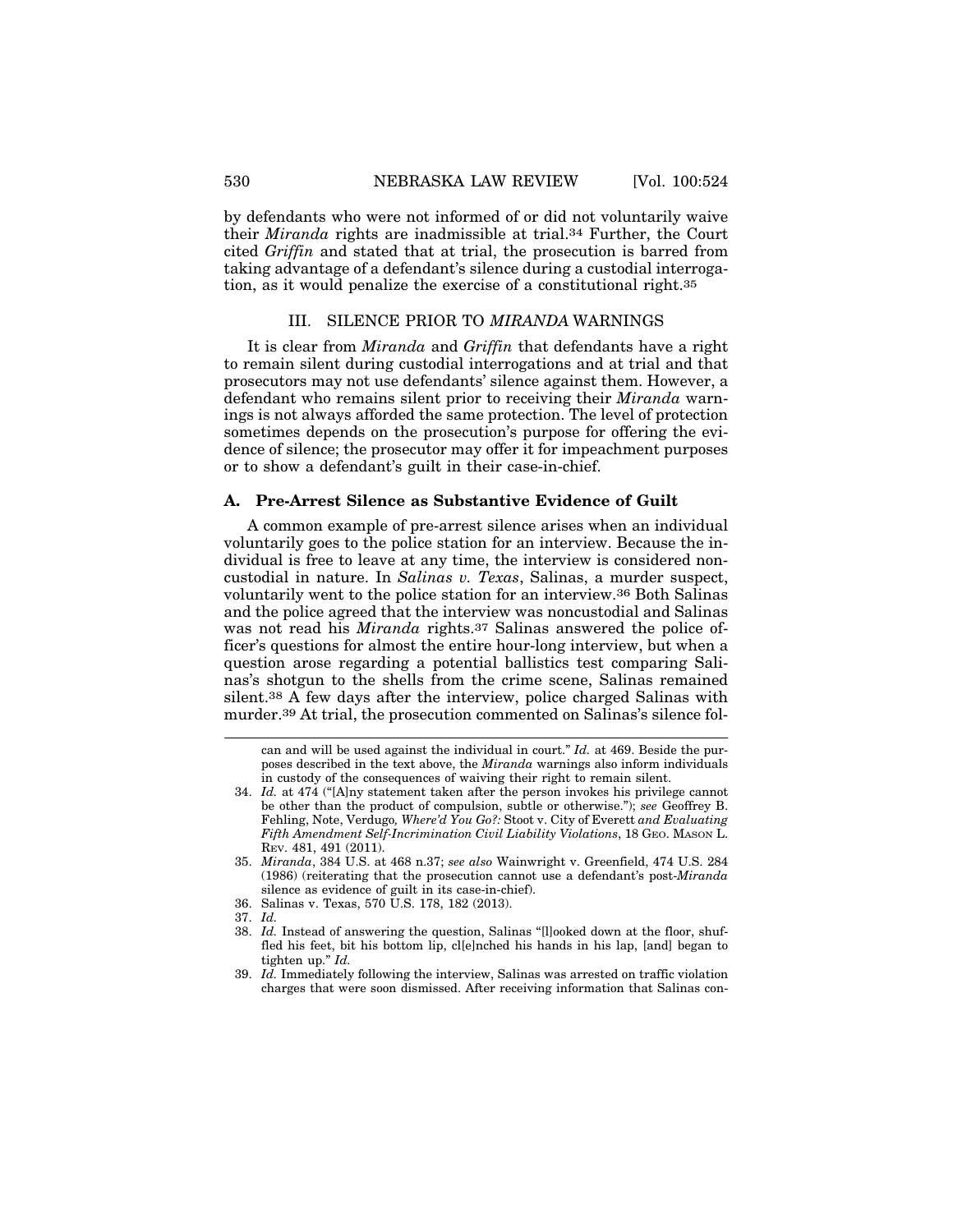lowing the ballistics question to suggest his guilt, and the jury found Salinas guilty.40 Salinas appealed, maintaining that comments regarding his pre-arrest silence during the prosecution's case-in-chief violated his Fifth Amendment rights.41

The Supreme Court disagreed with Salinas's argument. A plurality of justices found the prosecution's use of Salinas's pre-arrest silence as evidence of guilt in its case-in-chief was permitted because Salinas failed to expressly and timely assert the privilege—a requirement that the Court refers to as the "express invocation requirement."42 Justice Alito, writing for the plurality, explained that there are only two recognized exceptions to the express invocation requirement and a precustodial interview is not one of them.43 Salinas did not retain his Fifth Amendment right to remain silent because he did not state during his noncustodial interview that he was exercising that right by declining to answer.44 Therefore, the Court held that Salinas had no Fifth Amendment claim.45

In a concurrence, Justice Thomas also found no Fifth Amendment violation but for another reason.46 Justice Thomas stated that even if Salinas had expressly invoked the privilege during his interview, there would be no violation because the prosecution's comments at trial did not compel Salinas's self-incriminatory testimony, the only protection guaranteed by the Fifth Amendment.47 Under either viewpoint, it remains clear that the prosecution can use a defendant's silence or refusal to answer questions prior to arrest as evidence of guilt in its case-in-chief.

- 42. *Id.* at 183–84; *see also* discussion *infra* section V.D (discussing the express invocation requirement stemming from *Berghuis v. Thompkins*, 560 U.S. 370 (2010)).
- 43. *Salinas*, 570 U.S. at 184 (explaining that the two recognized exceptions to the express invocation requirement are reserved for criminal defendants at trial and suspects in an "unwarned custodial interrogation").

fessed to the killings, police charged Salinas with murder, but he had already fled town. Police were unable to locate and arrest Salinas on the murder charges for another fourteen years.

<sup>40.</sup> *Id.*

<sup>41.</sup> *Id.* at 182–83.

<sup>44.</sup> *Id.* at 191.

<sup>45.</sup> *Id.* It is important to note that the plurality failed to decide the true issue posed by Salinas, namely, "whether the prosecution may use a defendant's assertion of the privilege against self-incrimination during a noncustodial police interview as part of its case in chief." *Id.* at 183. Justice Alito concluded that they could not reach that question because Salinas never attempted to invoke the privilege. As a result, the Court based its decision against Salinas on his failure to assert the privilege. *Id.* at 191.

<sup>46.</sup> *Id.* at 191–92 (Thomas, J., concurring).

<sup>47.</sup> *Id.* at 192 (Thomas, J., concurring) ("Salinas' claim would fail even if he had invoked the privilege because the prosecutor's comments regarding his precustodial silence did not compel him to give self-incriminating testimony."); *see also* Murphy, *supra* note 28, at 186 (discussing Justice Thomas's concurring opinion).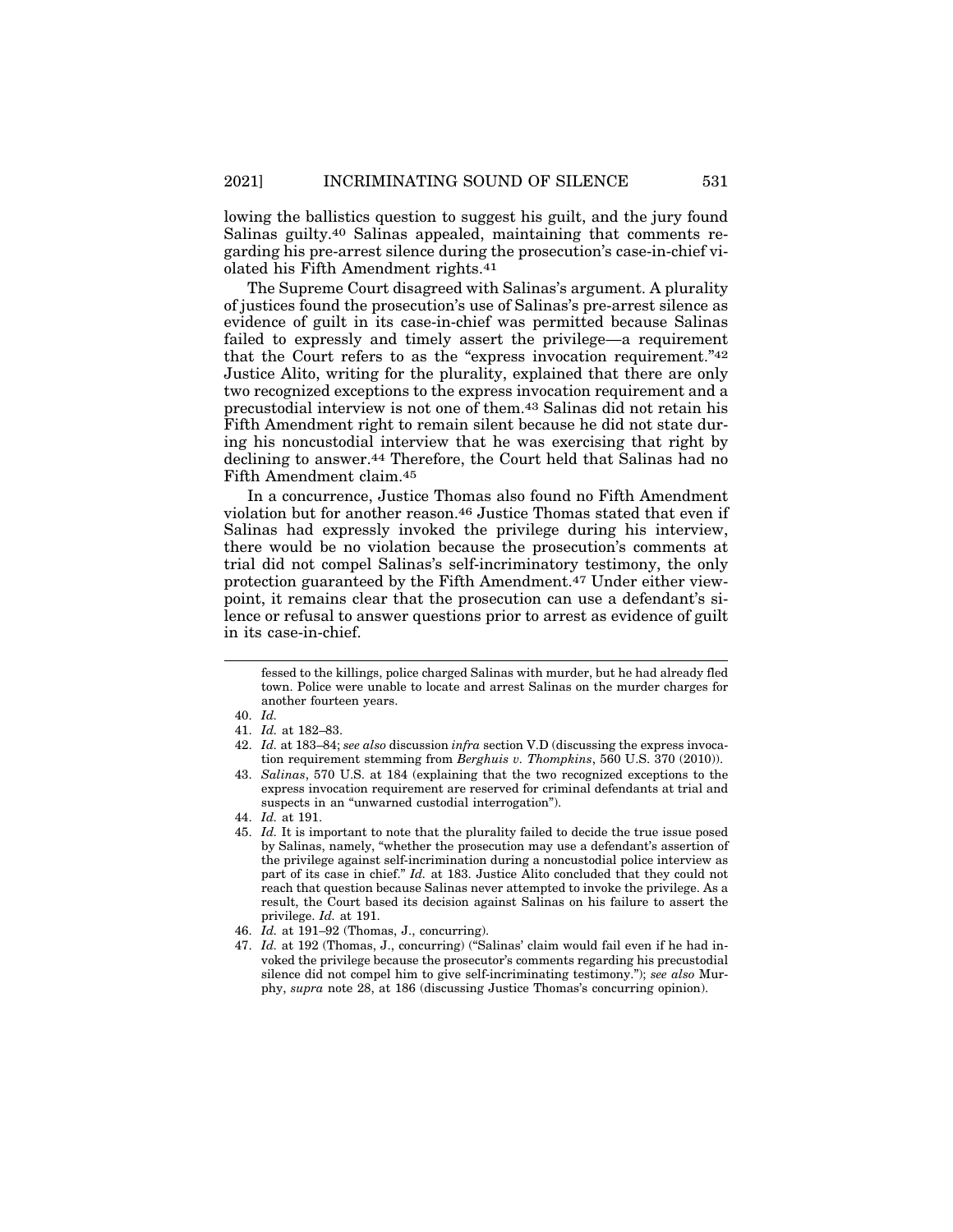#### **B. Post-Arrest, Pre-***Miranda* **Silence for Impeachment Purposes**

The protection of a defendant's post-arrest, pre-*Miranda* silence has raised further debate, which the Supreme Court resolved, to some extent, in *Fletcher v. Weir*.48 The defendant, Weir, got into a fight at a nightclub and stabbed another patron who later died from the wounds.49 Weir did not provide any explanation or defense at arrest.50 Weir took the stand at trial and claimed that the stabbing was done in self-defense and accidental, but on cross-examination, the prosecution questioned why Weir did not state this defense when police arrested him.<sup>51</sup> The jury subsequently convicted Weir of manslaughter.<sup>52</sup>

On appeal, Weir contested the prosecution's use of his post-arrest silence for purposes of impeachment, and the Sixth Circuit held that "a defendant cannot be impeached by use of his post-arrest silence even if no *Miranda* warnings had been given."53 The Supreme Court reversed, stating that it does not "violate[ ] due process of law for a State to permit cross-examination as to post-arrest silence when a defendant chooses to take the stand."54 The Court reached this decision by distinguishing *Weir* from *Doyle v. Ohio*.55 In *Doyle*, the Court held that use of a defendant's post-*Miranda* silence for impeachment purposes violates the Fifth Amendment.56 The Court stated that it is "fundamentally unfair" to introduce post-*Miranda* silence for impeachment purposes because the *Miranda* warnings convey an implicit promise that "silence will carry no penalty."57 The chief difference between *Weir* and *Doyle*, the Court noted, is that Doyle's silence occurred after the police had informed him of his *Miranda* rights whereas Weir's silence occurred beforehand.58

<sup>48.</sup> Fletcher v. Weir, 455 U.S. 603 (1982).

<sup>49.</sup> *Id.*

<sup>50.</sup> *Id.* at 603.

<sup>51.</sup> *Id.* at 603–04.

<sup>52.</sup> *Id.* at 604.

<sup>53.</sup> *Id.* at 604 (citing Weir v. Fletcher, 658 F.2d 1126, 1130 (6th Cir. 1981)).

<sup>54.</sup> *Id.* at 607.

<sup>55.</sup> *Id.* at 604–06; Doyle v. Ohio, 426 U.S. 610 (1976) (holding that the prosecution cannot use a defendant's post-*Miranda* silence for impeachment purposes).

<sup>56.</sup> *Weir*, 455 U.S. at 605.

<sup>57.</sup> *Id.* (quoting *Doyle*, 426 U.S. at 618).

<sup>58.</sup> *Id.*; *see also* Megan E. Wamsley, Comment, *You [Might] Have the Right To Remain Silent: Examining the* Miranda *Problem (*United States v. Wright*, 777 F.3d 769 (5th Cir. 2015))*, 84 U. CIN. L. REV. 923, 929 (2016) (reasoning that the admissibility of pre-*Miranda* silence as impeachment evidence could be inferred from the Court's ban on post-*Miranda* silence as evidence of impeachment in *Doyle*).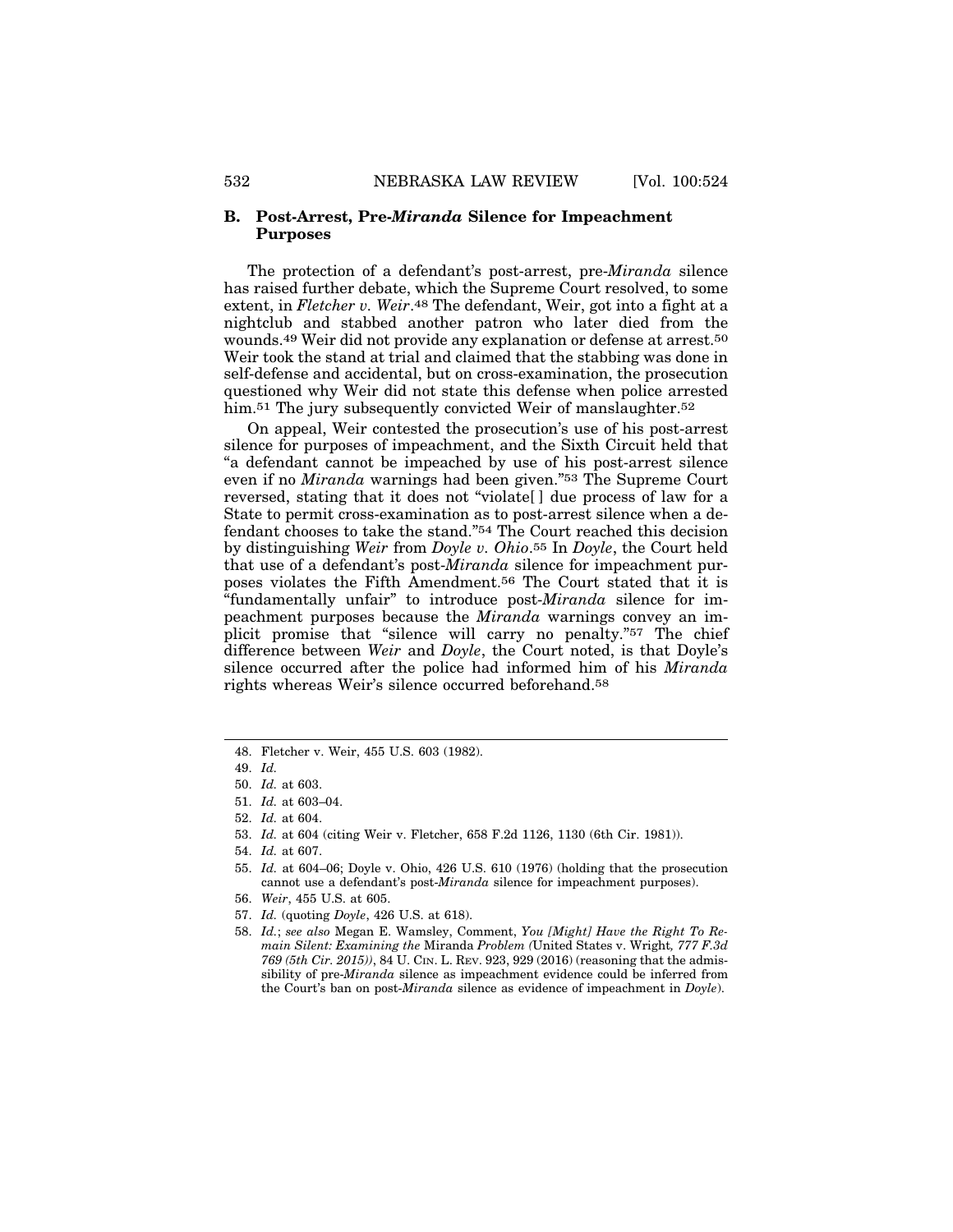#### IV. CIRCUIT COURT SPLIT: POST-ARREST, PRE-*MIRANDA* SILENCE AS EVIDENCE OF GUILT

Though the Supreme Court is clear regarding the prosecution's use of a defendant's post-arrest, pre-*Miranda* silence for impeachment purposes, the Court has yet to resolve whether the prosecution can use post-arrest, pre-*Miranda* silence as evidence of guilt in its case-inchief. Decades-long, harsh disagreement on this issue among circuit courts adds to the confusion,59 yet the Supreme Court has been extremely reluctant to address the issue despite numerous writs of certiorari.60

## **A. Circuit Courts Allowing Use of Post-Arrest, Pre-***Miranda* **Silence as Evidence of Guilt**

The Fourth Circuit, Eighth Circuit, and Eleventh Circuit are among the federal circuit courts of appeals that permit the prosecution to introduce a defendant's post-arrest, pre-*Miranda* silence as evidence of guilt in its case-in-chief. The Eighth Circuit held in *United States v. Frazier* that post-arrest, pre-*Miranda* silence can be used as substantive evidence of guilt.<sup>61</sup> There, state troopers searched Frazier's U-Haul at a gas station off of Interstate 80 in Nebraska.62 Behind furniture, state troopers found boxes containing controlled substances.63 They subsequently arrested Frazier and took him to the state patrol office for an interview where he was then read his *Miranda* rights.64 During its case-in-chief at trial, the prosecution introduced evidence of Frazier's reaction, or lack thereof, when the officers informed Frazier of his arrest for the possession of drugs. In particular, the prosecution suggested that Frazier's failure to show emotion or provide any explanation suggested his guilt.65

<sup>59.</sup> *Compare* United States v. Frazier, 408 F.3d 1102 (8th Cir. 2005) (holding use of a defendant's post-arrest, pre-*Miranda* silence as evidence of guilt does not violate a defendant's Fifth Amendment rights), *with* United States v. Whitehead, 200 F.3d 634 (9th Cir. 2000) (holding use of a defendant's post-arrest, pre-*Miranda* silence as evidence of guilt violates a defendant's Fifth Amendment right to silence).

<sup>60.</sup> *See, e.g.*, Palacios-Solis v. United States, 141 S. Ct. 162 (2020) (denying certiorari); Osuna-Zepeda v. United States, 547 U.S. 1056 (2006) (denying certiorari); United States v. Burson, 952 F.2d 1196 (10th Cir. 1991) (addressing the issue in 1991); United States v. Love, 767 F.2d 1052, 1063 (4th Cir. 1985) (addressing the issue in 1985).

<sup>61.</sup> *Frazier*, 408 F.3d at 1111.

<sup>62.</sup> *Id.* at 1107.

<sup>63.</sup> *Id.*

<sup>64.</sup> *Id.*

<sup>65.</sup> *Id.* at 1109; *see also* Marc Scott Hennes, Note, *Manipulating* Miranda*:* United States v. Frazier *and the Case-in-Chief Use of Post-Arrest, Pre-*Miranda *Silence*, 92 CORNELL L. REV. 1013, 1031 (2007) ("[T]he prosecutor argued that Frazier's silence in response to the discovery of the drugs was a significant factor that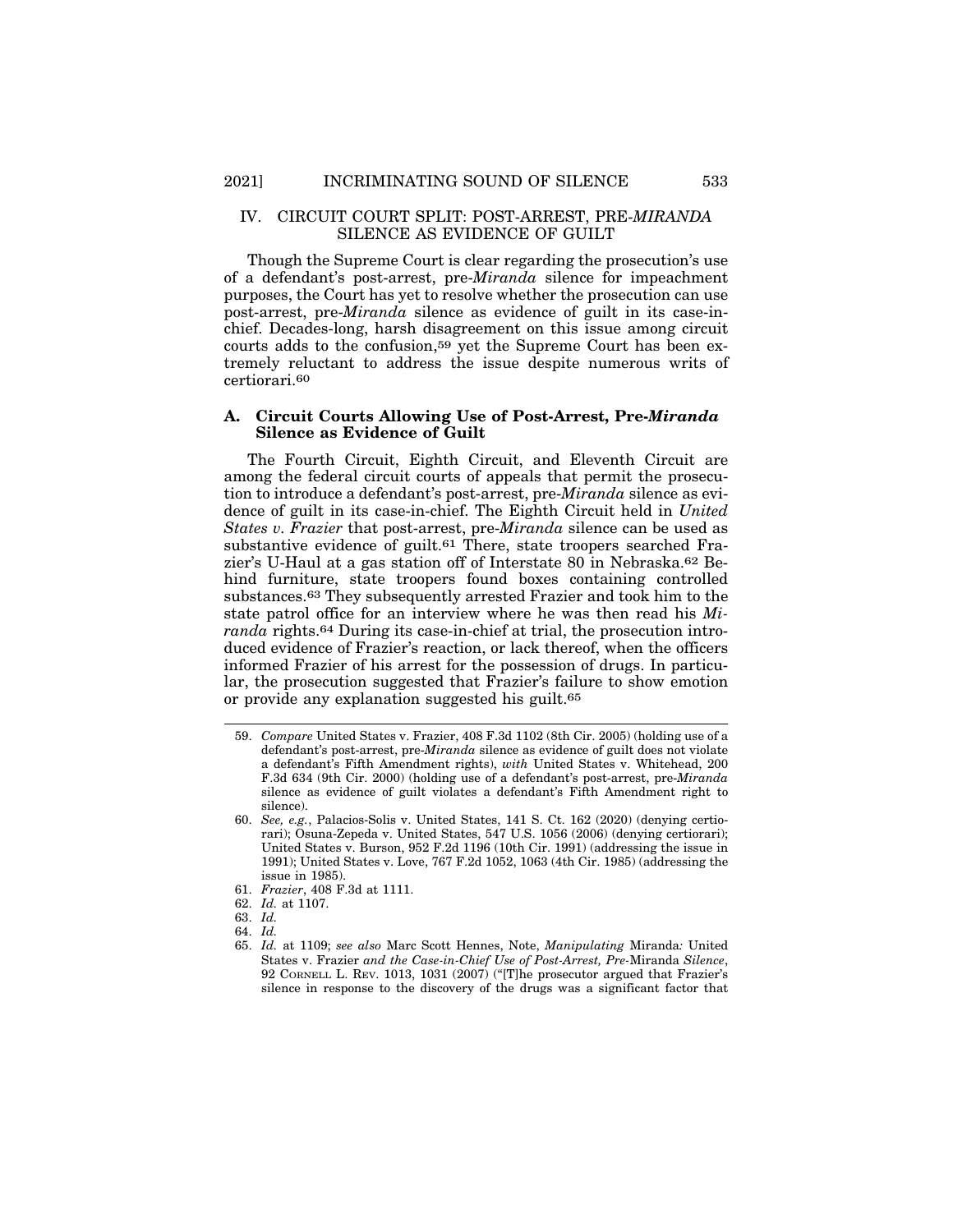Frazier appealed the prosecution's use of this silence, arguing that it violated his right against self-incrimination.66 The Eighth Circuit reframed the inquiry as whether Frazier was under "government-imposed compulsion to speak" during and immediately after his arrest.67 The court concluded that Frazier was not under compulsion to speak at this time; as a result, his Fifth Amendment rights were not violated.68 The circuit court's reasoning appears to be based on a single line from *Weir*: "[A]n arrest by itself is not governmental action that implicitly induces a defendant to remain silent."69 The Eighth Circuit confirmed its holding in *Frazier* just a few months later in *United States v. Osuna-Zepeda*.70 Again, the court relied on the same statement from *Weir* without providing additional analysis.<sup>71</sup>

The Eighth Circuit is not the only federal circuit court to rely on *Weir* in this way. The Fourth Circuit erroneously interpreted *Weir*'s precedent to conclude that a defendant's silence is admissible as substantive evidence if they have not yet received their *Miranda* warnings at the time of such silence. In *United States v. Love*, the Fourth Circuit stated that, in *Weir*, the Supreme Court permitted "testimony concerning a defendant's silence where the defendant has not 'received any *Miranda* warnings during the period in which he remained silent immediately after his arrest."72 This interpretation fails to recognize that the silence in *Weir* was used solely to impeach the defen-

- 68. *Frazier*, 408 F.3d at 1111.
- 69. *Id.* (citing Fletcher v. Weir, 455 U.S. 603, 606 (1982)). It is interesting to note that the Eighth Circuit expressly acknowledges that the Supreme Court's holding in *Weir* is confined to the prosecution's use of a defendant's silence for impeachment purposes. The court does not see this as limiting. Instead, it chooses to unilaterally extend *Weir* to use of such silence to prove guilt without providing any further analysis than this one line.
- 70. United States v. Osuna-Zepeda, 416 F.3d 838 (8th Cir. 2005). In *Osuna-Zepeda*, police arrested the defendant outside of a Target store for the possession of a controlled substance and took him into Target's security room to search his person. During its case-in-chief at trial, the prosecution questioned the officer regarding Osuna-Zepeda's reaction in the Target security room following his arrest but before he received his *Miranda* rights. The officer testified that Osuna-Zepeda made no statements during this time. *Id.* at 840–41.
- 71. *Id.* at 844.
- 72. United States v. Love, 767 F.2d 1052, 1063 (4th Cir. 1985) (quoting Fletcher v. Weir, 455 U.S. 603, 605 (1982)).

should lead the jury to conclude that Frazier lied about not knowing that drugs were hidden in the truck.").

<sup>66.</sup> *Frazier*, 408 F.3d at 1109.

<sup>67.</sup> *Id.* at 1110–11 ("The crux of our inquiry today is to determine at what point a defendant is under 'official compulsion to speak' because silence in the face of such compulsion constitutes a 'statement' for purposes of a Fifth Amendment inquiry."); *see also* Hennes, *supra* note 65 (discussing the court's reframing of the inquiry posed by Frazier on appeal to reach its desired conclusion).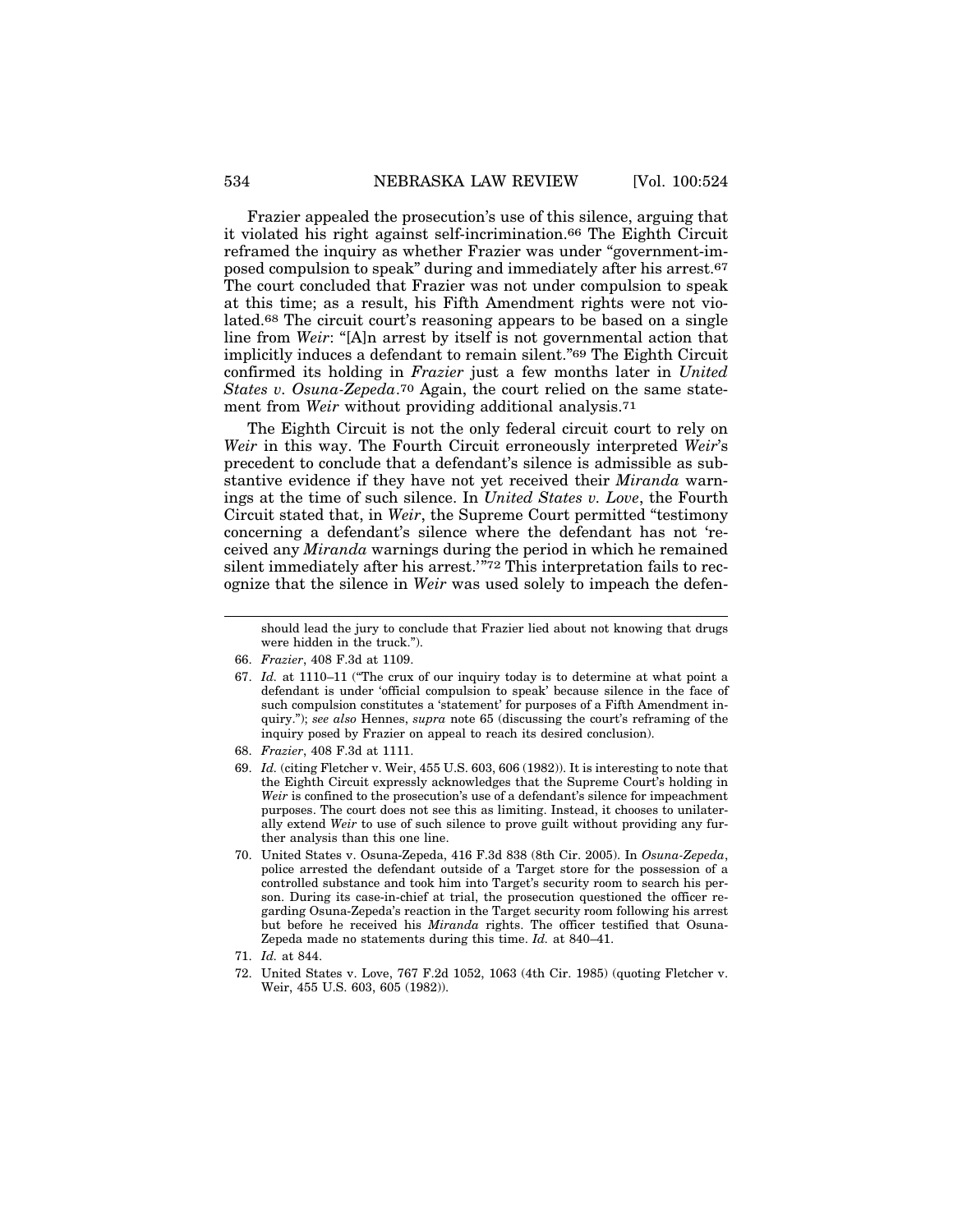dant's testimony—not to prove the defendant's guilt.73 Nevertheless, the Fourth Circuit continually cites *Love* when permitting the prosecution's use of a defendant's post-arrest, pre-*Miranda* silence as substantive evidence of guilt.74

In authorizing the use of post-arrest, pre-*Miranda* silence as evidence of guilt, the Eleventh Circuit boldly conceded that it went "a step further" than the Supreme Court.75 The Eleventh Circuit based its decision in *United States v. Wilchcombe* on its previous statement in *United States v. Rivera*: "[T]he government may comment on a defendant's silence when it occurs after arrest, but before *Miranda* warnings are given."76 The Eleventh Circuit has continued to uphold its precedent set forth in *Rivera* and *Wilchcombe* despite acknowledgement of the deeply entrenched circuit court split on the issue.<sup>77</sup>

# **B. Circuit Courts Prohibiting Use of Post-Arrest, Pre-***Miranda* **Silence as Evidence of Guilt**

In contrast to the Fourth, Eighth, and Eleventh Circuit Courts, which hold that a defendant's right to remain silent is not protected under the Fifth Amendment until the receipt of *Miranda* warnings, the Seventh, Ninth, and D.C. Circuit Courts find that the right to silence is activated much sooner. These federal appellate courts have held that the prosecution's use of a defendant's post-arrest, pre-*Miranda* silence as evidence of guilt in its case-in-chief violates a defendant's Fifth Amendment rights. However, there are two differing viewpoints among these courts regarding the extent of the right to remain silent prior to the receipt of *Miranda* warnings.

The Ninth Circuit's holding in *United States v. Whitehead*78 exemplifies the first view on this side of the post-arrest, pre-*Miranda* si-

<sup>73.</sup> *See* Herrmann & Speer, *supra* note 25, at 17–19 (noting how the Fourth Circuit, unlike the Eighth Circuit, failed to recognize that *Weir* dealt with the use of silence to impeach a defendant rather than as substantive evidence of guilt); *see also supra* note 69 and accompanying text (discussing the Eighth Circuit's recognition that the Supreme Court's holding in *Weir* was confined to the use of silence for impeachment purposes).

<sup>74.</sup> *See, e.g.*, United States v. Cornwell, 418 F. App'x 224, 227 (4th Cir. 2011) (finding no Fifth Amendment violation when the prosecution entered video footage into evidence to show the defendant's post-arrest, pre-*Miranda* silence).

<sup>75.</sup> United States v. Wilchcombe, 838 F.3d 1179, 1190 (11th Cir. 2016).

<sup>76.</sup> *Id.* at 1194 (quoting United States v. Rivera, 944 F.2d 1563, 1568 (11th Cir. 1991)). The Eleventh Circuit offers little, if any, analysis to support its conclusion in *Rivera*. This may be in part because the record was unclear about whether the defendant had been placed in custody. Therefore, the circuit court made two definitive statements. First, pre-arrest silence can be used as evidence of guilt. Second, post-arrest, pre-*Miranda* silence can also be used as evidence of guilt. *See Rivera*, 944 F.2d at 1567–68.

<sup>77.</sup> *See, e.g.*, United States v. Cabezas-Montano, 949 F.3d 567 (11th Cir. 2020).

<sup>78.</sup> United States v. Whitehead, 200 F.3d 634 (9th Cir. 2000).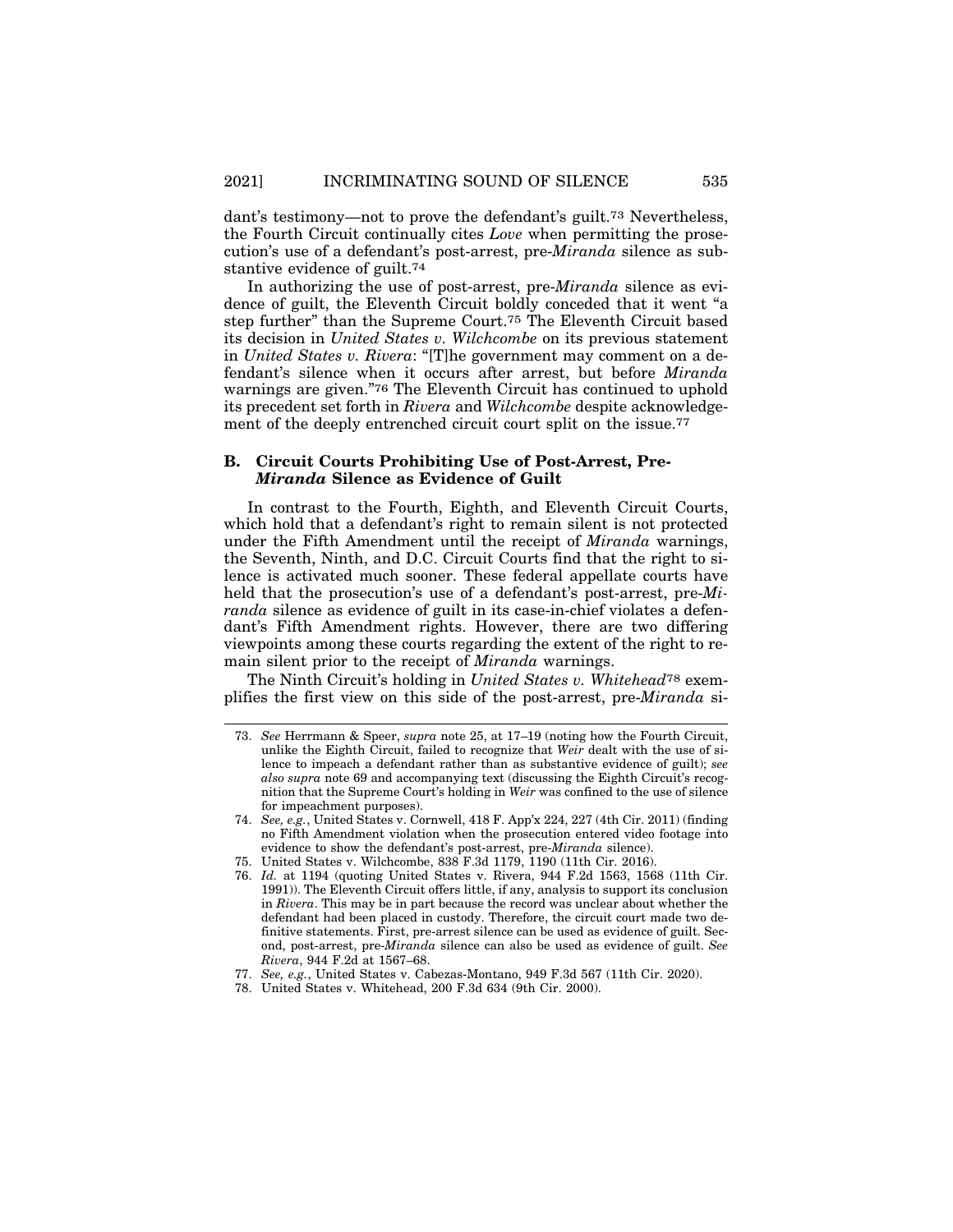lence debate. In *Whitehead*, the court found that the prosecutor's comments regarding the defendant's post-arrest silence violated the defendant's Fifth Amendment rights, regardless of when *Miranda* warnings were given.79 The Ninth Circuit explained its reasoning one year later in *United States v. Velarde-Gomez*.80 The court pointed out that "the right to remain silent derives from the Constitution and not from the *Miranda* warnings themselves."81 Furthermore, since *Miranda* warnings are merely a "prophylactic" safeguard against self-incrimination,82 the Ninth Circuit determined that "a right to remain silent in the face of government questioning" exists as soon as the individual is in police custody.83 Thus, post-arrest, pre-*Miranda* silence cannot be discussed during the prosecution's case-in-chief.84

In *Velarde-Gomez*, the defendant did not respond when the police confronted him about the drugs found in his car, and the court frequently specifies that Velarde-Gomez's silence occurred in the face of questioning.85 This suggests that the Ninth Circuit believes evidence must show that the self-incriminating silence was prompted by law enforcement action for the Fifth Amendment's protections against compelled self-incrimination to apply—Velarde-Gomez's right to silence was only triggered once he was questioned. Therefore, the critical inquiry seems to be whether there was any confrontation or questioning after arrest, notwithstanding the receipt of *Miranda* warnings. In *Velarde-Gomez*, the defendant was already arrested at the time of confrontation. Thus, his silence was protected and could not be used against him at trial.

- 79. *Id.* at 636–39. The defendant was silent after he was taken into custody but before he was given his *Miranda* warnings, and the trial court allowed the prosecution to use this silence to demonstrate the defendant's knowledge of the drugs concealed in his car and, therefore, his guilt. Though the court of appeals found that the trial court erred when it admitted this evidence, Whitehead did not sufficiently demonstrate that the error affected the outcome and the error did not involve substantial rights. Therefore, the court did not reverse the lower court's verdict. *Id.* at 639–40.
- 80. United States v. Velarde-Gomez, 269 F.3d 1023 (9th Cir. 2001). In *Velarde-Gomez*, the prosecution commented on the defendant's "lack of response" during its case-in-chief. The Ninth Circuit made clear that evidence of a lack of response is the same as evidence of silence for Fifth Amendment purposes. *Id.* at 1031.
- 81. *Id.* at 1029.
- 82. *Id.* (citing Doyle v. Ohio, 426 U.S. 610, 617 (1976)).
- 83. *Id.* The Ninth Circuit also cites the *Miranda* Court's statement regarding silence in the face of questioning: "The prosecution may not, therefore, use at trial the fact that [the defendant] stood mute or claimed his privilege in the face of accusation." *Id.* (quoting Miranda v. Arizona, 384 U.S. 436, 468 n.37 (1966)).
- 84. *Id.* at 1032.
- 85. *Id.* at 1030–31; *see id.* at 1029 ("silent in the face of government questioning"); *id.* at 1030 ("pre-*Miranda* questioning"); *id.* at 1031 ("silent in the face of confrontation"); *id.* at 1032 ("silence in the face of questioning").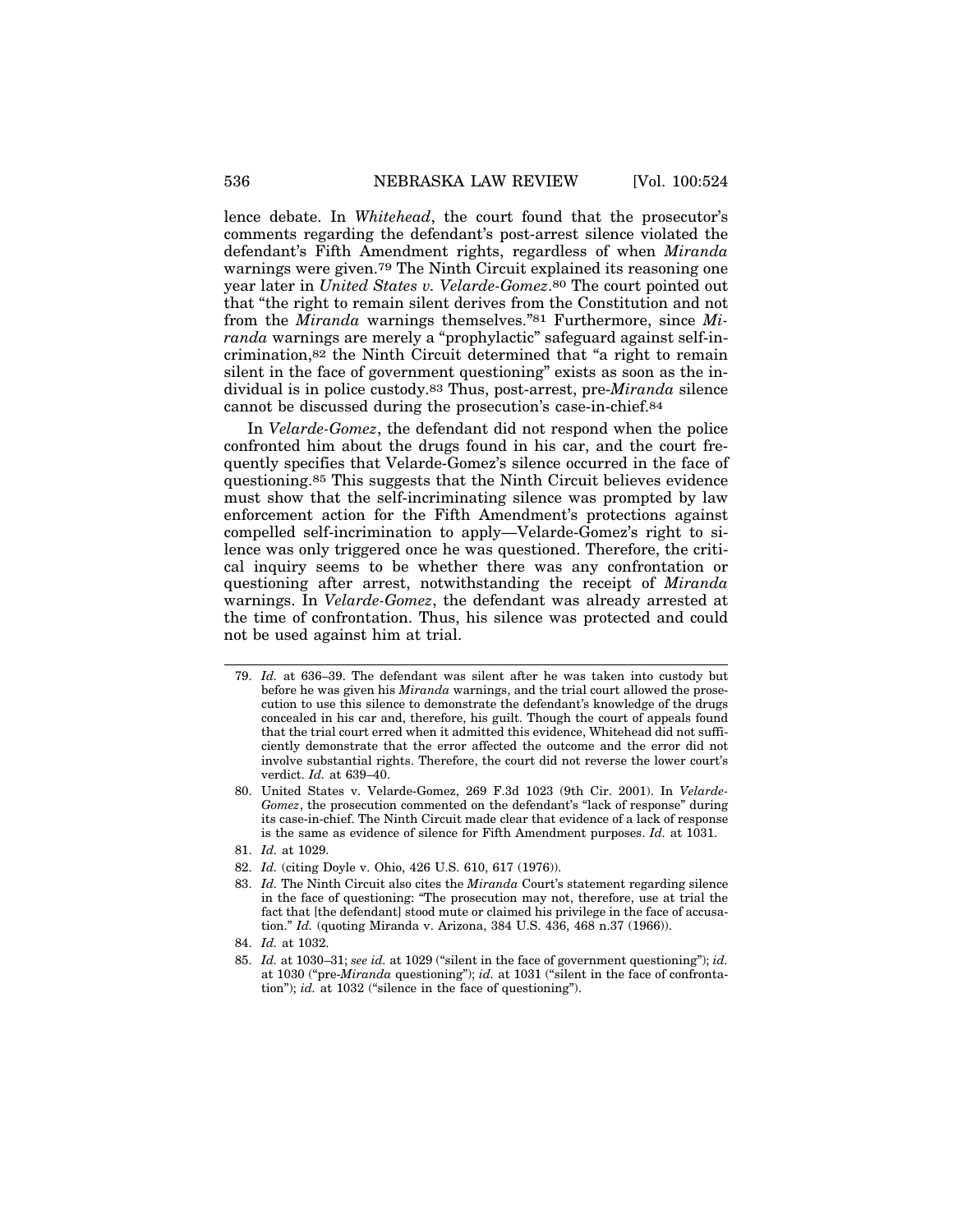The D.C. Circuit arguably takes a more liberal view of the Fifth Amendment right against self-incrimination, finding that the right to pretrial silence exists at all times after a defendant is in custody, even if there has been no questioning.86 In *United States v. Moore*,87 the prosecution made multiple comments regarding the defendant's failure to react or make a statement when police officers found guns and drugs in his car.88 The D.C. Circuit held that mention of such postcustody silence violated the defendant's Fifth Amendment rights.89 Since the Supreme Court has not yet explicitly ruled on post-arrest, pre-*Miranda* silence, the circuit court began its analysis with a discussion of *Griffin* and *Miranda* and reasoned that those cases clearly hold that a defendant's silence, starting at least at the time of custodial interrogation, cannot be used as evidence of guilt due to the Fifth Amendment privilege against self-incrimination.90

The D.C. Circuit Court went on to say that actual questioning, such as in a custodial interrogation, is not the firm starting point for the right to pretrial silence.91 The distinction between use of silence for impeachment purposes and use of silence as substantive evidence of guilt was determinative to the court's decision. The D.C. Circuit rejected the government's argument that *Doyle* stands for the proposition that all pre-*Miranda* silence is unprotected.92 Judge Sentelle, writing for the majority, explained that "*Doyle* is an exception to an exception to the general rule":

The general rule regarding a defendant's silence is that it cannot be used. The defendant's testifying creates an exception allowing the testimony to be used for the purpose of impeachment. The presence of the *Miranda* warning before

90. *Id.*

<sup>86.</sup> *See* United States v. Moore, 104 F.3d 377, 385–89 (D.C. Cir. 1997) ("[C]ustody and not interrogation is the triggering mechanism for the right of pretrial silence under *Miranda*."). The D.C. Circuit Court used the term "custody" rather than "arrest" because though in police custody, it is unclear whether the defendant in *Moore* was actually under arrest at the time of his silence. The D.C. Circuit's holding in *Moore* still supports the proposition that post-arrest, pre-*Miranda* silence cannot be used as substantive evidence of guilt because any post-arrest silence would be post-custody silence as well.

<sup>87.</sup> *Id.*

<sup>88.</sup> *Id.* at 384. The prosecution argued that if Moore was really innocent and had not known about the drugs, he would have made comments such as to that effect or at the very least shown some surprise. *Id.*

<sup>89.</sup> *Id.* at 385.

<sup>91.</sup> *Id.* (noting that no Supreme Court case, including *Miranda*, has suggested that questioning is the triggering event for the right to remain silent).

<sup>92.</sup> *Id.* at 386 ("[T]he *Doyle* Court noted that even 'the State does not suggest petitioners' silence could be used as evidence of guilt,' but only contended that it was necessary for cross-examination and impeachment of 'petitioners' exculpatory story.'" (quoting Doyle v. Ohio, 426 U.S. 610, 617 (1976))).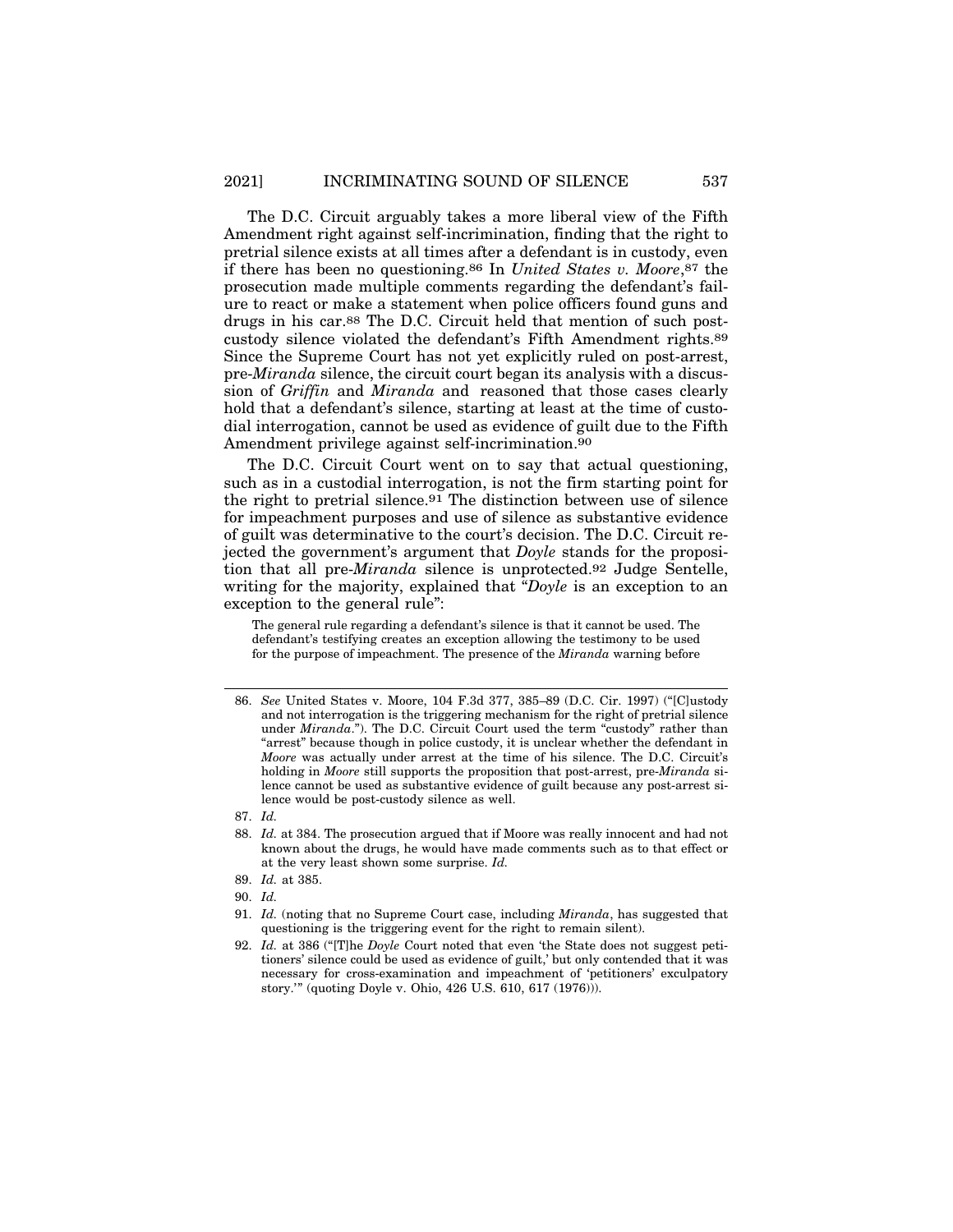the silence causes an estoppel that restores to the defendant the protection against the use of the silence.93

By this reasoning, the D.C. Circuit determined that the receipt of *Miranda* warnings is only significant as to whether silence can be used to impeach a defendant's testimony if he takes the stand at trial.94 The D.C. Circuit makes clear in *Moore* that custody, rather than the receipt of *Miranda* warnings, marks the beginning of a defendant's right to remain silent.95 Implicitly, the D.C. Circuit refused to create another exception to the general rule (on top of the impeachment exception from *Doyle* and *Weir*) to allow use of a defendant's post-custody, pre-*Miranda* silence as substantive evidence of guilt.

The D.C. Circuit arguably goes a step farther than the Ninth Circuit by extending the right to remain silent to the first moment a defendant is in custody, regardless of whether the defendant's silence is a response to government questioning. The Seventh Circuit also prohibits use of post-arrest, pre-*Miranda* silence as substantive evidence of guilt but does so with less scrutiny than the Ninth Circuit and D.C. Circuit.96 Despite the nuances and difference in application, all three courts stand for the proposition that the prosecution cannot introduce post-arrest, pre-*Miranda* silence as evidence of the defendant's guilt.

# V. ANALYSIS

The issue presented in these cases is straightforward: can the prosecution use evidence that a defendant remained silent after arrest but before receipt of their *Miranda* warnings as substantive evidence of guilt?97 Still, circuit courts have been unable to agree on a resolution for decades, leading to a variety of viewpoints on both sides of the is-

<sup>93.</sup> *Id.* at 387; *see also* David S. Romantz*, "You Have the Right To Remain Silent": A Case for the Use of Silence as Substantive Proof of the Criminal Defendant's Guilt*, 38 IND. L. REV. 1, 34 n.180 (2005) (discussing Judge Sentelle's "exception to an exception to the general rule" analysis).

<sup>94.</sup> *Moore*, 104 F.3d at 386 ("It is plain that the significance of the *Miranda* warnings in establishing the ability of the prosecution to use the defendant's silence is limited to impeachment.").

<sup>95.</sup> *Id.* at 385. It is important to note, again, that the D.C. Circuit held that the right to remain silent is triggered when a defendant is in custody, not on arrest. While typically these two events happen almost simultaneously, the facts in *Moore* show that a person can be in custody before they are officially under arrest. *See id.* at 388–89. However, because custody would occur prior to, if not contemporaneous with, arrest, the D.C. Circuit's holding in *Moore* supports the proposition that post-arrest, pre-*Miranda* silence cannot be used as substantive evidence of guilt.

<sup>96.</sup> *See* United States v. Hernandez, 948 F.2d 316, 322–25 (7th Cir. 1991) (finding that introduction of post-arrest, pre-*Miranda* silence as evidence of guilt is a constitutional violation although the error was harmless); *see also* Hennes, *supra* note 65, at 1028–30 (noting that the Seventh Circuit's decision in *Hernandez* is substantially similar to the D.C. Circuit's conclusion in *Moore*).

<sup>97.</sup> Silence includes a failure to react or make a statement.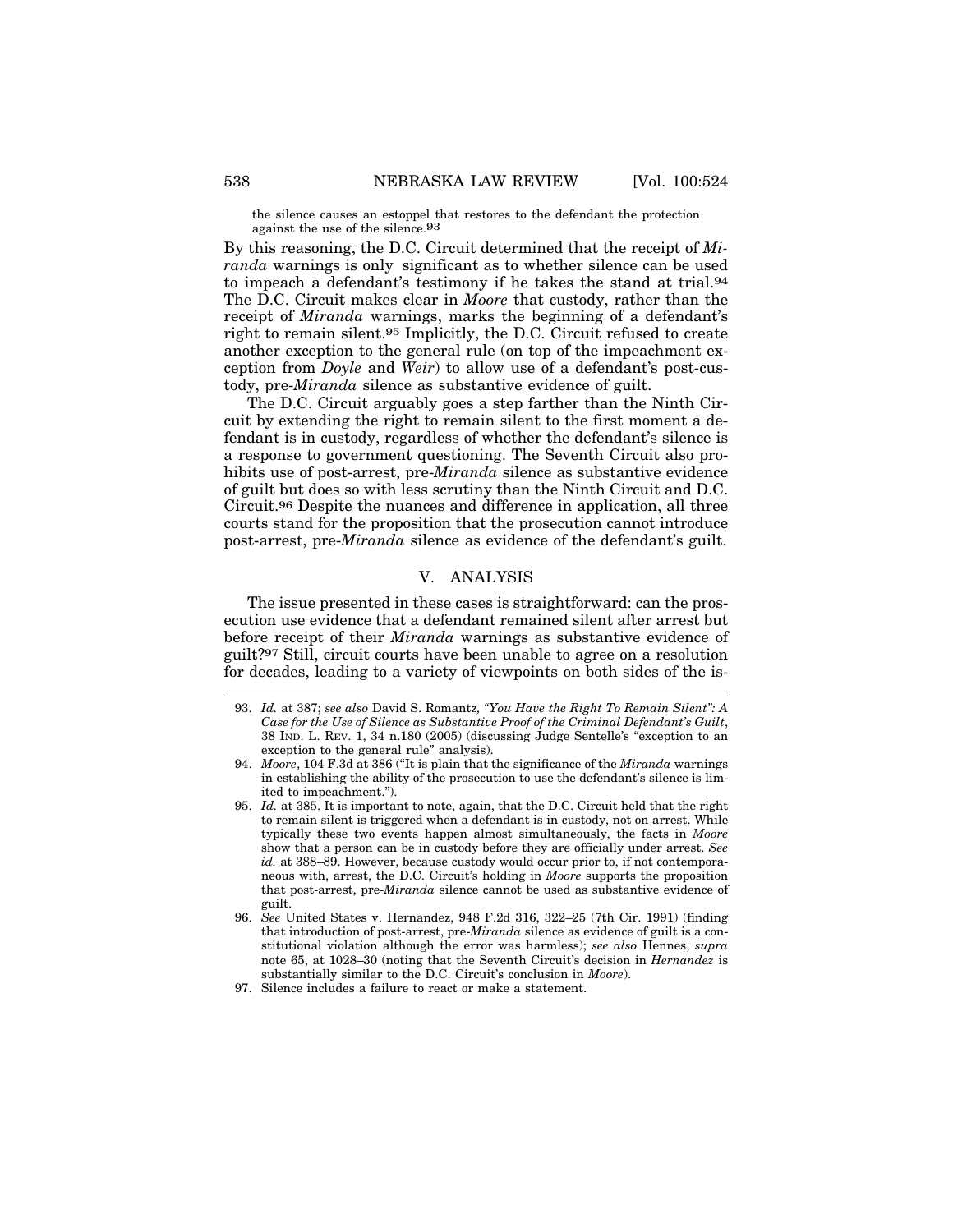sue.98 In light of the harsh divide among circuit courts, the Supreme Court compounds this problem by continuously refusing to provide a clear answer that can be applied uniformly across the country.99 Instead, the current circuit court split on this issue produces vast inconsistencies in how post-arrest silence is treated, which ignites many problems. Mainly, the difference in circuit court interpretation results in a complete failure to provide any semblance of clarity regarding how an arrestee should act and respond at the time of arrest until receipt of their *Miranda* warnings in order to protect their innocence.

The Supreme Court should grant certiorari to a case posing the issue of post-arrest, pre-*Miranda* silence as substantive evidence of guilt in order to create a nationally uniform rule and resolve these problems. Furthermore, this Comment proposes that the correct resolution is to affirmatively hold that a defendant's right to remain silent commences at the time of arrest rather than at the receipt of their *Miranda* warnings. The following arguments support such an interpretation.

## **A.** *Miranda* **as a Mere Reminder**

Many circuit courts that permit prosecutorial use of post-arrest, pre-*Miranda* silence rely on the proposition that the *Miranda* warnings mark the beginning of the privilege against self-incrimination, including the right to remain silent.100 However, this argument is flawed in two ways. First, the Fifth Amendment, not *Miranda*, is at the heart of the right to remain silent. For the Fifth Amendment's privilege against self-incrimination to carry any weight, it is necessary to also provide a right to remain silent.101 The two go hand in hand: no doubt one of the best ways to avoid self-incrimination is to remain silent. Limits on the right to remain silent are direct limits on the right to prevent self-incrimination. If an individual is penalized whether they remain silent or not, they are compelled to be a witness against themselves, and it is illogical to conclude that some sort of trigger is required before the Fifth Amendment's protections are activated. Thus, courts must read the right to remain silent as an implicit

<sup>98.</sup> *See supra* Part IV.

<sup>99.</sup> *See* cases cited *supra* note 60 (listing just a few instances in which the Supreme Court denied certiorari to cases involving post-arrest, pre-*Miranda* silence as substantive evidence of guilt).

<sup>100.</sup> *See* United States v. Rivera, 944 F.2d 1563, 1568 (11th Cir. 1991); United States v. Love, 767 F.2d 1052, 1063 (4th Cir. 1985).

<sup>101.</sup> *See* Albert W. Alschuler, *A Peculiar Privilege in Historical Perspective: The Right To Remain Silent*, 94 MICH. L. REV. 2625, 2625 (1996) ("The privilege is fulfilled only when the person is guaranteed the right to remain silent unless he chooses to speak in the unfettered exercise of his own will." (quoting Miranda v. Arizona, 384 U.S. 436, 460 (1966))).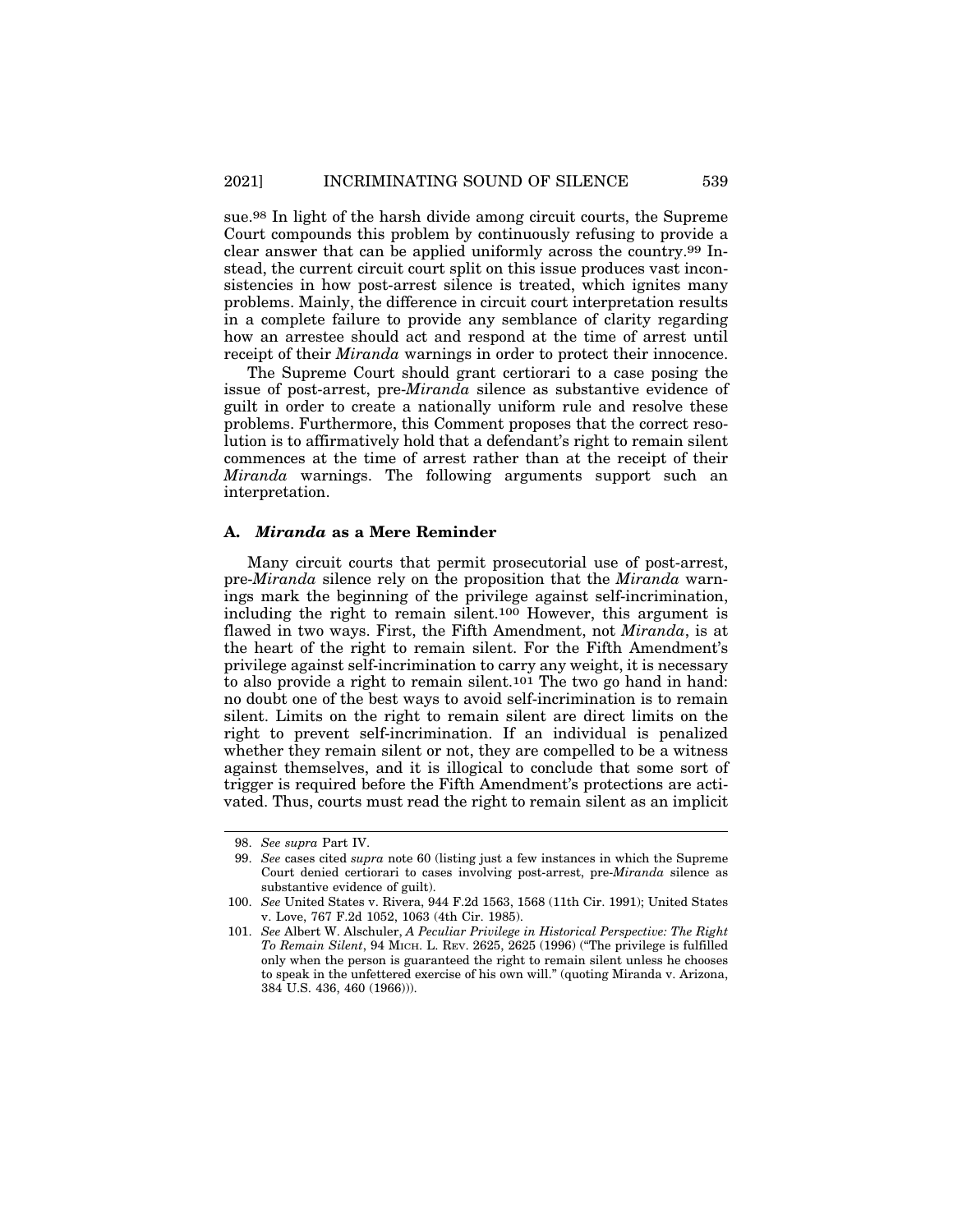yet inherent right within the Fifth Amendment's privilege against self-incrimination.102

Second, it is both questionable and problematic that the *Miranda* warnings, created 175 years after the enactment of the Fifth Amendment, are necessary for the right to remain silent. The fact that the *Miranda* warnings require police to expressly inform defendants of their right to silence in no way suggests that the *Miranda* Court intended these warnings to be the definitive starting point of Fifth Amendment rights.103 The most reasonable reading of *Miranda* suggests the Supreme Court created a notification procedure for a vulnerable time to protect rights that already existed.104 The *Miranda* Court supplied multiple statements supporting the notion that the *Miranda* warnings are just a reminder of a pre-existing right to remain silent not the beginning of it. Most telling is the Supreme Court's statement that "the Fifth Amendment privilege is available outside of criminal court proceedings and serves to protect persons in *all* settings in which their freedom of action is curtailed in any significant way from being compelled to incriminate themselves."105 While the Court made clear that custodial interrogations were one such setting, the Court did not exclude other post-arrest settings prior to a custodial interrogation. Additionally, the *Miranda* Court reinforced the idea that the purpose of the warnings is to be a safeguard, ensuring individuals in inherently coercive situations like custodial interrogations make a conscious decision about whether to waive the privilege by reminding individuals of their rights beforehand.106

If the *Miranda* warnings serve as merely a reminder, it necessarily follows that they cannot be the source of or the starting point for an individual's Fifth Amendment rights, including the right to remain silent. Although the Supreme Court in 1966 intended to protect the Fifth Amendment rights in certain situations, the Court's language in *Miranda* has led to confusion as to whether the right to remain silent exists between the time of arrest and the receipt of the *Miranda* warnings.107

<sup>102.</sup> *See id.* (discussing a reading of the Fifth Amendment that "afford[s] defendants and suspects a right to remain silent").

<sup>103.</sup> *See supra* note 91 and accompanying text.

<sup>104.</sup> *See* Wamsley, *supra* note 58, at 935 (discussing the unintended consequences of *Miranda*, particularly "an unclear timing issue about when [the Fifth Amendment] should be applicable").

<sup>105.</sup> *Miranda*, 384 U.S. at 467 (emphasis added).

<sup>106.</sup> *See* Donald P. Judges & Stephen J. Cribari, Response, *Speaking of Silence: A Reply to* Making Defendants Speak, 94 MINN. L. REV. HEADNOTES 11, 23 (2009) (pointing out that *Miranda* was an acknowledgement of what the Court had been missing for decades—that the right to silence in inherently coercive situations, like custodial interrogations, was "meaningless" without warning individuals of their options under the Fifth Amendment).

<sup>107.</sup> *See* Wamsley, *supra* note 58, at 934.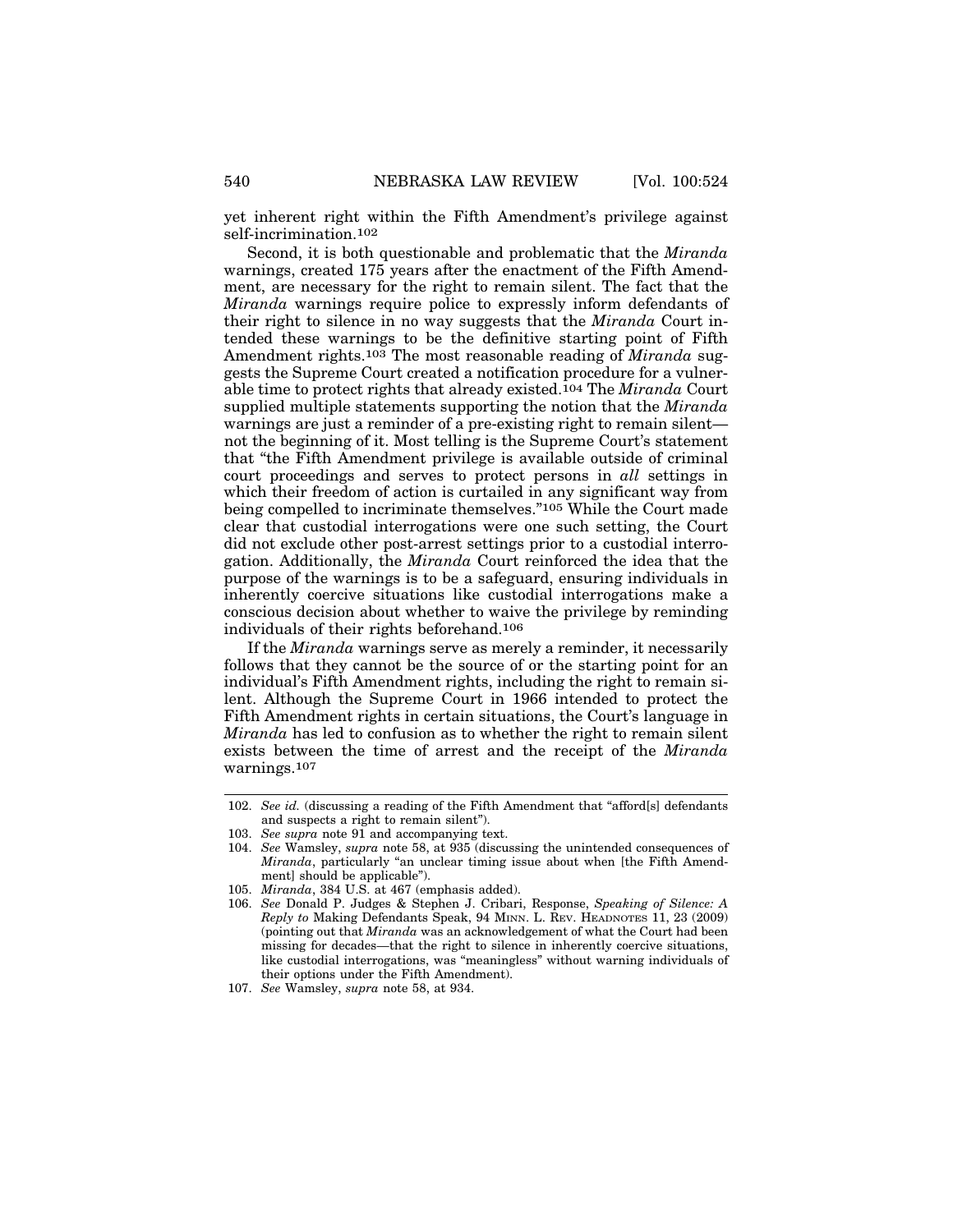#### **B. Silence as Compulsion**

One argument put forth by the Eighth Circuit in support of admitting post-arrest, pre-*Miranda* silence in the prosecution's case-in-chief rests on the use of the word "compelled" in the Fifth Amendment.108 The Eighth Circuit argues that Fifth Amendment rights are not triggered until a defendant is under official compulsion to speak, and according to the circuit court, this does not exist until custodial interrogation.109 However, the Eight Circuit's argument in *Frazier* was rather conclusory in nature and failed to examine what "compulsion" really means.<sup>110</sup>

Over the years, many courts have tried to provide guidance in determining when an investigator has *compelled* a statement. The "test of voluntariness" is one method courts use to distinguish whether a confession was voluntary or involuntary. The test of voluntariness asks whether the confession was a "product of an essentially free and unconstrained choice by its maker." $111$  It is important to note that this test analyzes whether a confession should be excluded under the Due Process Clause of the Fourteenth Amendment rather than the Fifth Amendment.112 However, the justifications for the test are analogous to those for the Fifth Amendment's privilege against self-incrimination. Mainly, the methods and practices used to coerce involuntary confessions go against the values of the accusatorial system—that the prosecution must prove the defendant's guilt with its own freely obtained evidence.113 Similarly, the Fifth Amendment is founded on the

- 108. This is a sound argument in theory, as one must assume the word "compelled" was used purposefully in the Fifth Amendment. *See* U.S. CONST. amend. V. However, the argument likely encompasses only a narrow and outdated vision of what compulsion may entail.
- 109. *See, e.g.*, United States v. Frazier, 408 F.3d 1102, 1110 (8th Cir. 2005) ("The crux of our inquiry today is to determine at what point a defendant is under 'official compulsion to speak' because silence in the face of such compulsion constitutes a 'statement' for purposes of a Fifth Amendment inquiry.").
- 110. The Eighth Circuit's analysis in *Frazier* regarding compulsion went as follows: "[T]he more precise issue is whether Frazier was under any compulsion to speak at the time of his silence. He was not. Although Frazier was under arrest, there was no governmental action at that point inducing his silence. Thus he was under no government-imposed compulsion to speak." *Id.* at 1111.
- 111. Picou, *supra* note 24 (citing Culombe v. Connecticut, 367 U.S. 568, 602 (1961)). The Second Circuit provided a similar standard for the Fifth Amendment in *United States v. Familetti*, 878 F.3d 53 (2d Cir. 2017). In *Familetti*, the Second Circuit stated that "'[I]nterrogation practices' . . . may 'disable an individual from making *a free and rational choice about speaking*,' negating the constitutional force of subsequent *Miranda* warnings." *Familetti*, 878 F.3d at 58 (emphasis added) (quoting Missouri v. Seibert, 542 U.S. 600, 611 (2004)).
- 112. *See* Picou, *supra* note 24, at 176–78.
- 113. *Id.* at 177.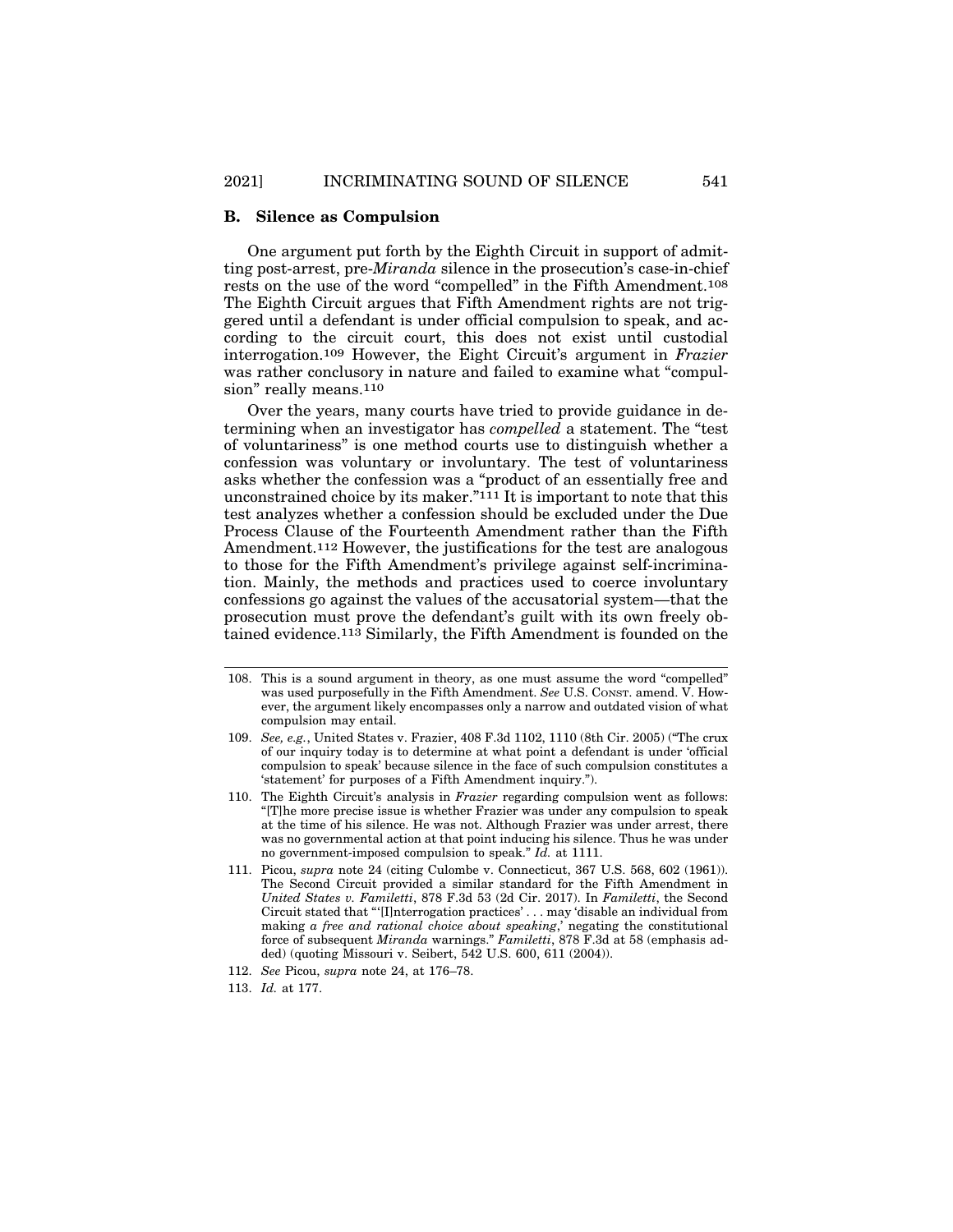accusatorial system and, consequently, bans statements made under compulsion.114

Another attempt to define compulsion focuses on what compulsion is *not*—mere causation.115 For example, statements made during the prosecution's case-in-chief might cause the defendant to take the stand. However, the causation in this scenario is not enough to say that the defendant was *compelled* to testify because the defendant still retained a choice that was likely influenced by a potential personal benefit.116 On the contrary, suffering a penalty for refusing to answer or make a statement may be enough to infer compulsion.117

The question then remains as to whether an arrest is enough to compel a defendant to speak, thereby triggering Fifth Amendment protections. While, initially, this question may seem arbitrary because the issue of post-arrest, pre-*Miranda* silence deals with the lack of a statement, this is not the case. In some jurisdictions, the mere fact that a defendant said nothing when police informed them of their charges upon arrest can be used against the defendant at trial as evidence of guilt.118 The only way to combat such a proposition by the prosecution would be for the defendant to make some statement showing anger or confusion about the arrest, as opposed to staying silent. To determine whether a defendant's silence is protected, it is necessary to decide whether a defendant's statement is compelled under the Fifth Amendment in jurisdictions where post-arrest, pre-*Miranda* silence is permitted as substantive evidence of guilt.

This Comment urges the Supreme Court to find that this situation does, in fact, compel the defendant to make some statement to defend themself in order to avoid harsh consequences, particularly the use of the defendant's silence as evidence of guilt in the prosecution's casein-chief. Under the voluntary test, the inquiry to determine compulsion is whether or not the statement is a result of a free and unconstrained choice. Here, a statement evidencing surprise or confusion cannot be the result of a free choice if the defendant knows that the absence of such a statement will result in an inference of guilt. The looming penalty will control how the defendant responds.

<sup>114.</sup> *See supra* Part II; *see also* George C. Thomas III, *An Assault on the Temple of* Miranda, 85 J. CRIM. L. & CRIMINOLOGY 807, 821 (1995) (reviewing JOSEPH D. GRANO, CONFESSIONS, TRUTH, AND THE LAW (1993)) ("Fifth Amendment compulsion is roughly coextensive with coercion and with common law involuntariness.").

<sup>115.</sup> *See* Thomas, *supra* note 114, at 820–21.

<sup>116.</sup> *See id.* at 820.

<sup>117.</sup> *See id.* at 821.

<sup>118.</sup> *See, e.g.*, United States v. Frazier, 408 F.3d 1102 (8th Cir. 2005) (allowing the prosecution to introduce evidence that the defendant did not show any anger or surprise after police told him that he was under arrest for suspicion of narcotics).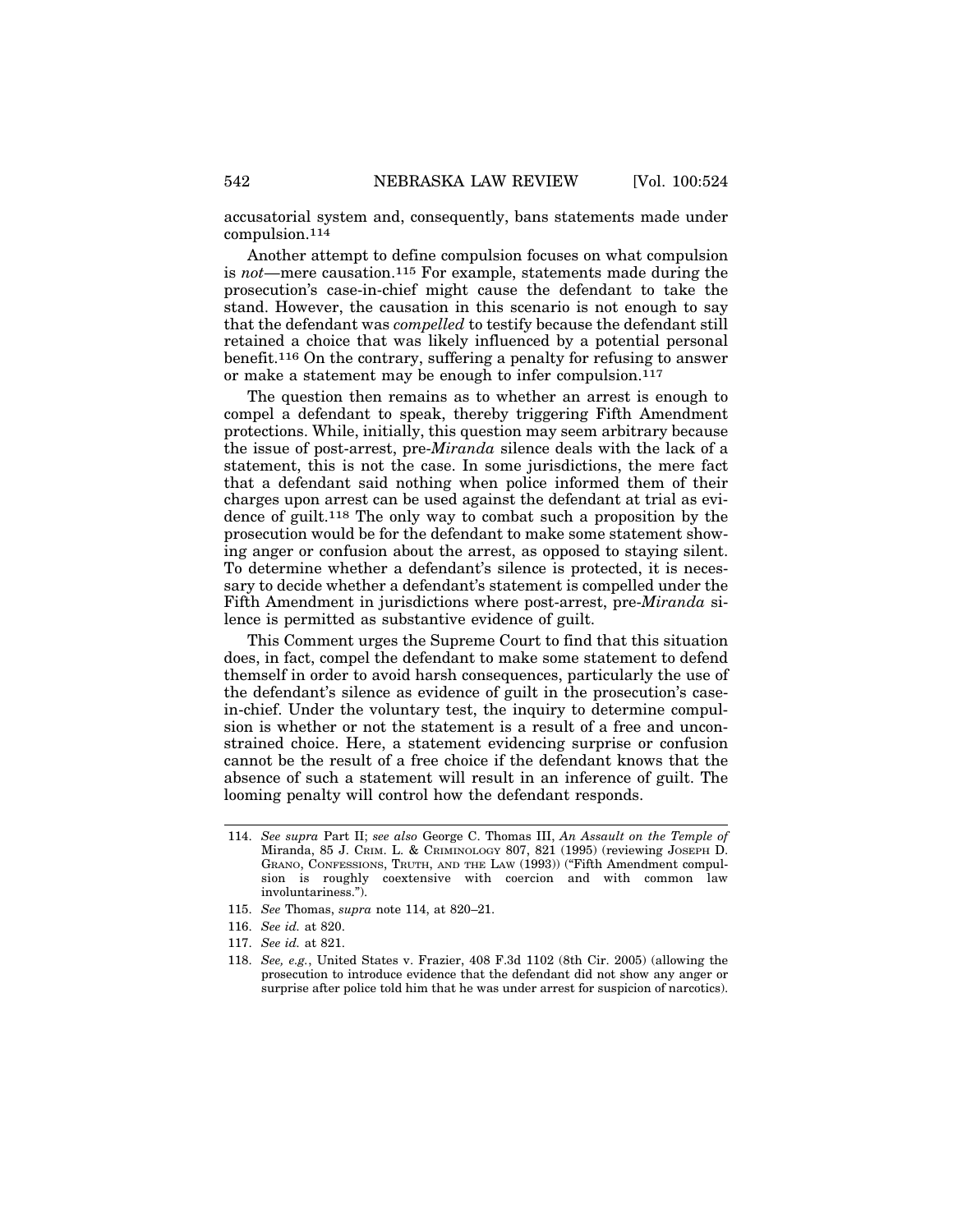Additionally, the interactions involved in an arrest—including notification of charges or questions regarding incriminating evidence provide more than mere causation for a defendant's subsequent statement when silence would result in an implication of guilt. For instance, when police find incriminating evidence in an individual's car, the individual has no logical choice but to act surprised or produce an explanation if they are in a jurisdiction that does not recognize a pre-*Miranda* right to remain silent. Again, the only other option—remaining silent and facing a severe penalty when the prosecution introduces evidence of such silence to suggest their guilt at trial—is not a viable one. Thus, the nature of this exchange reinforces the fact that the defendant is under compulsion to speak when arrested and confronted with charges, incriminating evidence, or questions before they have been read their *Miranda* warnings, which will afford them the Fifth Amendment right to remain silent and not have that silence used against them at trial.

The argument against the "cruel trilemma," which advanced the creation of the privilege against self-incrimination in England centuries ago, also supports the right to remain silent in post-arrest, pre-*Miranda* situations today. Using the above example, if police confront the individual at the time of arrest after finding drugs in their car, the person faces only self-penalizing options. If the person remains silent, the prosecution can use such silence to imply knowledge of the drugs and, therefore, suggest guilt in its case-in-chief. However, if the individual asserts that they did not know about the drugs, the prosecution could impeach them. Moreover, if the individual admits to knowledge of the drugs, they are, in essence, admitting their guilt. Whichever option the defendant chooses, they will be incriminating themself—a modern version of the cruel trilemma and the exact circumstance the Fifth Amendment rights are designed to protect against.119 Therefore, it is correct to conclude that a person's right to remain silent extends the post-arrest, pre-*Miranda* timeframe.

## **C. Policy Justifications for Prohibiting Post-Arrest, Pre-***Miranda* **Silence in the Prosecution's Case-in-Chief**

Arguing a defendant's guilt using evidence that the defendant remained silent in the face of arrest prior to receiving their *Miranda* warnings is problematic on several important policy grounds. First, the Fifth Amendment, from which the right to remain silent is derived, was not meant to further just one specific purpose and should

<sup>119.</sup> *See* United States v. Velarde-Gomez, 269 F.3d 1023, 1032 (9th Cir. 2001) (applying a similar catch-22 argument).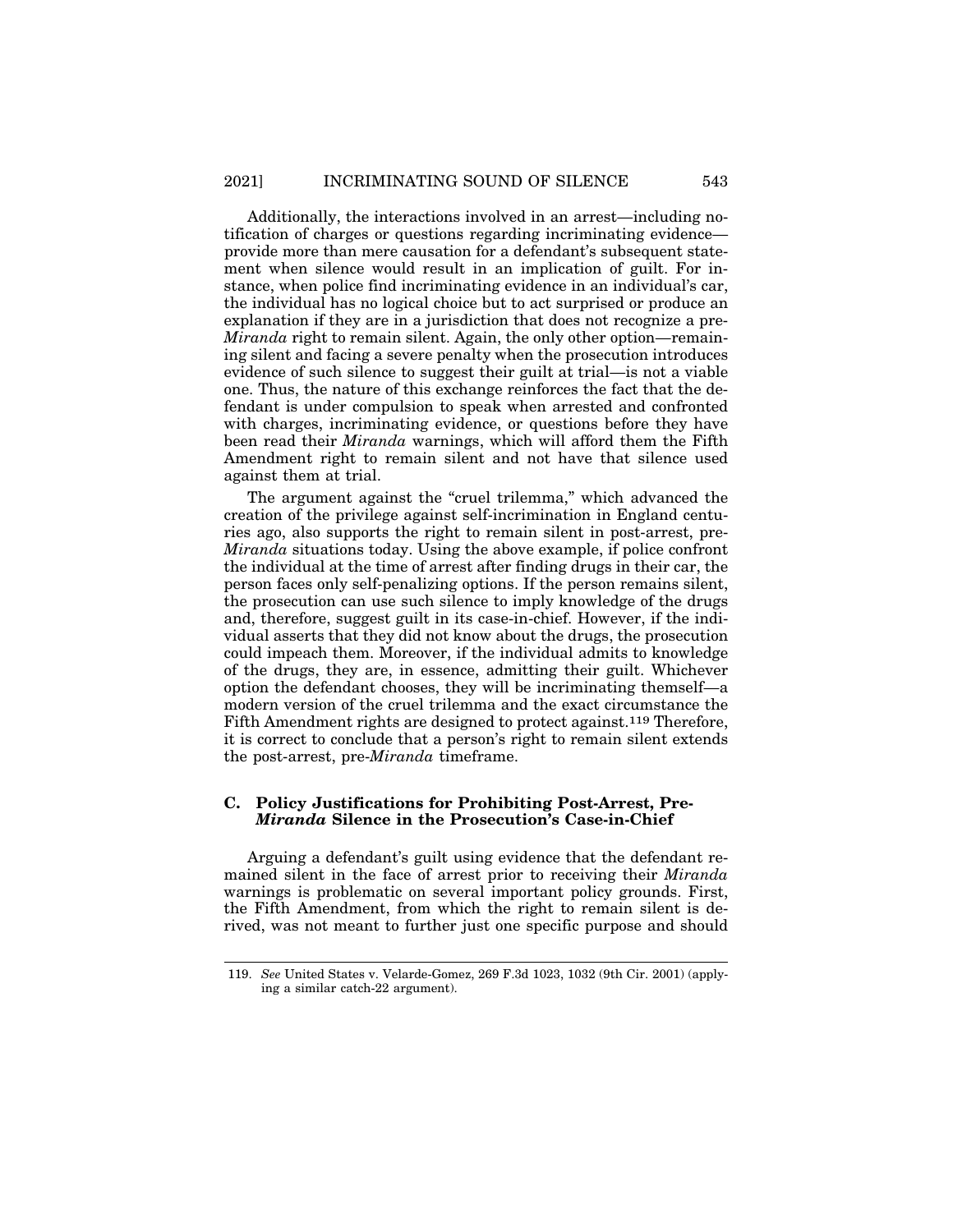be construed broadly.120 The Supreme Court has noted the complexity of the Fifth Amendment's Self-Incrimination Clause and acknowledged that the privilege against self-incrimination was "founded on a complex of values."121 Moreover, the Court prescribes the overarching goal of these values: to respect individuals, mainly by forcing the government to prove defendants' guilt using its own freely obtained evidence.122

Interpreting the right to remain silent in accord with the broad purpose of the Fifth Amendment inevitably leads to the conclusion that when in police custody, an individual's choice to stay silent must not lead to negative consequences in any situation where the individual's choice to speak could be self-incriminating. This protection encompasses situations after arrest—even if police have not yet recited the *Miranda* warnings. Anything contrary to allowing Fifth Amendment protections in post-arrest, pre-*Miranda* situations would effectively conflict with the purpose that the Supreme Court has given to the privilege.

The second policy justification is centered around the Fifth Amendment's effect on law enforcement. As a result of the Supreme Court's holding in *Miranda*, law enforcement officers are required to inform individuals of their right to remain silent, among other things, before engaging in any custodial interrogation.123 Currently, in the Seventh, Ninth, and D.C. Circuits' jurisdictions, the exact timing of the *Miranda* warnings prior to custodial interrogation (for example, contemporaneous with arrest or hours later before beginning a custodial interrogation) is not of significant concern to police officers or the prosecution because silence at any point after arrest cannot be used against the defendant at trial to suggest guilt.

Conversely, law enforcement officers in the Fourth, Eighth, and Eleventh Circuits' jurisdictions are disincentivized from informing defendants of their *Miranda* rights simultaneously with, or soon after, arrest.124 A police officer likely will be aware of, and use to their advantage, the fact that *Miranda* warnings, rather than arrest, are the

<sup>120.</sup> *See* United States v. Familetti, 878 F.2d 53, 58 (2d Cir. 2017) ("[T]he 'interrogation environment' is not to be construed so narrowly as to defeat *Miranda*'s purpose . . . ." (quoting Rhode Island v. Innis, 446 U.S. 291, 299 (1980))).

<sup>121.</sup> Miranda v. Arizona, 384 U.S. 436, 460 (1966); *accord* Murphy v. Waterfront Comm'n, 378 U.S. 52, 55–56 (1964) (discussing the values underlying the privilege against self-incrimination).

<sup>122.</sup> *See Miranda*, 384 U.S. at 460.

<sup>123.</sup> *Id.* at 467.

<sup>124.</sup> *See* Steven D. Clymer, *Are Police Free To Disregard* Miranda, 112 YALE L.J. 447 (2002) (discussing the incentives for law enforcement to disregard the requirements of *Miranda* in order to achieve certain results, such as delaying *Miranda* warnings in order to use a defendant's silence to impeach them at trial); Hennes, *supra* note 65, at 1036.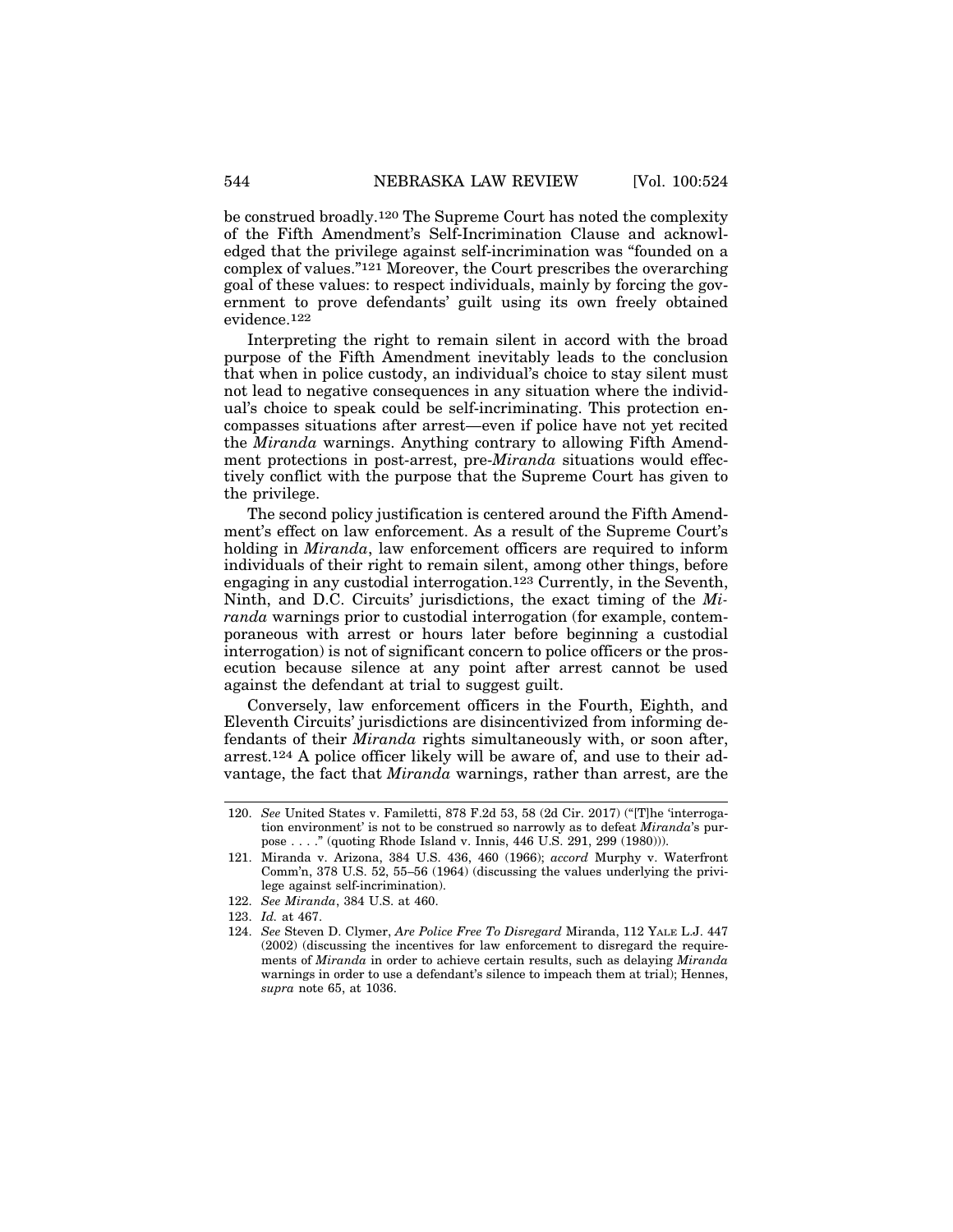trigger for Fifth Amendment protections for silence. Delaying the *Miranda* warnings increases the period during which a defendant's silence will be admissible to prove guilt.125 The more time between arrest and *Miranda* warnings, the higher the chances are that the defendant's silence will occur in an incriminating situation. The Supreme Court must acknowledge and respond to this incentive to withhold *Miranda* warnings to obtain incriminating silence in jurisdictions where the courts permit use of post-arrest, pre-*Miranda* silence as evidence of guilt. A failure to do so will only multiply the inequities arising from this unconstitutional interpretation of the right to remain silent.

In addition to law enforcement's exploitation of interpretations allowing use of post-arrest, pre-*Miranda* silence in the prosecution's case-in-chief, this alternate view generates confusion for criminal defendants. The right to remain silent is one of the most well-known constitutional rights in the United States because of its presence in every crime drama on television,126 where *Miranda* warnings are typically recited contemporaneously with an arrest. As a result, a typical defendant is already aware of their right to silence when they are arrested and believes that the right is in effect. This may make the *Miranda* reminder seem redundant for most defendants. Whether or not that is true, a problem does arise when individuals assume that their right to silence begins at arrest, because in reality, police do not always recite *Miranda* at that time.127 Thus, the gap in time between arrest and *Miranda* warnings will continue to subject many individuals to a high risk of self-incrimination until a nationally uniform rule is put in place to guarantee the right to silence at arrest.

## **D. The Confusion of** *Berghuis v. Thompkins* **on Post-Arrest, Pre-***Miranda* **Silence**

The Supreme Court itself compounded the need for clarity on the issue of post-arrest, pre-*Miranda* silence with its holding in *Berghuis v. Thompkins*, which sowed additional confusion regarding the prosecution's use of such silence in its case-in-chief.128 In this case, police arrested Thompkins on suspicion of murder.129 Before beginning the interrogation, the police informed Thompkins of his *Miranda* rights, but Thompkins refused to sign the form evidencing that he understood his rights. Thompkins remained almost completely silent throughout

<sup>125.</sup> *See* Hennes, *supra* note 65, at 1036–37.

<sup>126.</sup> *See* Hapner, *supra* note 1.

<sup>127.</sup> *See, e.g.*, Fletcher v. Weir, 455 U.S. 603 (1982); United States v. Frazier, 408 F.3d 1102, 1107 (8th Cir. 2005).

<sup>128.</sup> Berghuis v. Thompkins, 560 U.S. 370 (2010).

<sup>129.</sup> *Id.* at 374.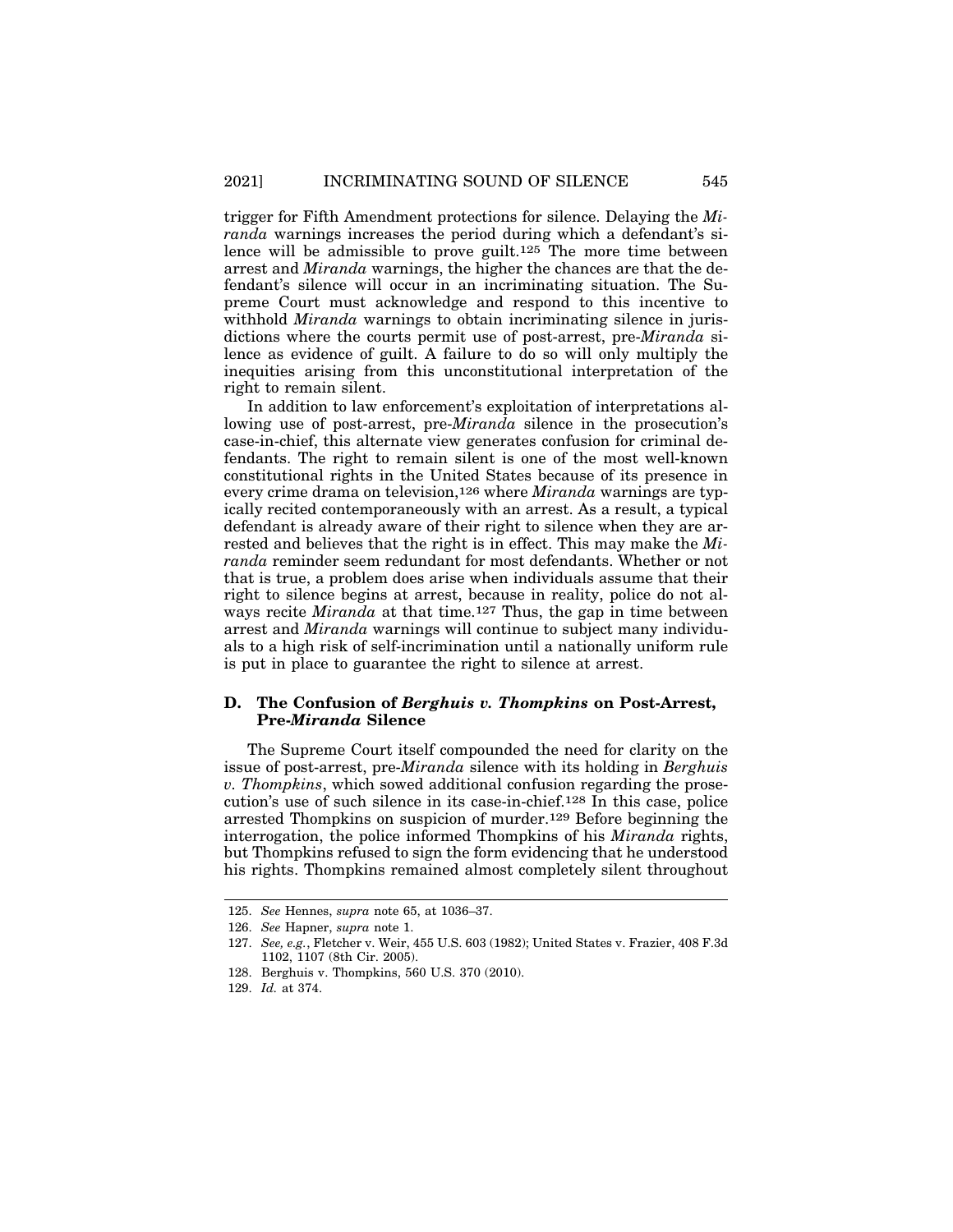the interrogation.130 Nearly three hours into the interrogation, a police officer asked Thompkins whether he prayed to God for forgiveness for shooting the victim. Thompkins answered, "Yes."131 The trial court admitted Thompkins's statement into evidence over his objection that it violated his Fifth Amendment right to remain silent.132

On appeal, the Supreme Court found that remaining silent for a prolonged period of time, like Thompkins during his interrogation, was insufficient to invoke the right to remain silent.133 Instead, the Court held that a defendant must unambiguously invoke his *Miranda* right to remain silent.134 Because Thompkins's silence alone was insufficient to invoke the right unambiguously, his response to the officer's question hours into the interrogation operated as a waiver of his right.135

The Court's creation of the unambiguous invocation requirement in *Thompkins* has only led to more questions. For purposes of this Comment, *Thompkins* raises the issue of whether the right to remain silent after arrest but prior to *Miranda* warnings is an automatic, selfexecuting right or if a defendant must clearly and verbally invoke their right to remain silent at the time of arrest to avoid adverse consequences at trial.136

At the very least, a requirement that individuals must speak to claim their right to remain silent is counterintuitive.137 This requirement is troubling, particularly in a pre-*Miranda* situation, because it requires the arrestee to not only know that they have a right to re-

<sup>130.</sup> *Id.* at 375.

<sup>131.</sup> *Id.* at 376.

<sup>132.</sup> *Id.* Thompkins based his argument on the principle that he invoked his right to remain silent by not speaking for a sufficient period of time and did not waive his right by speaking two hours and forty-five minutes into the interrogation.

<sup>133.</sup> *Id.* at 380–81; *see also* Lauren Gottesman, Note, *Protecting Juveniles' Right To Remain Silent: Dangers of the* Thompkins *Rule and Recommendations for Reform*, 34 CARDOZO L. REV. 2031, 2044 (2013) ("In this five–four decision, the Court created a new, bright-line rule: an accused must affirmatively invoke his right to silence—his silence alone is insufficient." (footnote omitted)).

<sup>134.</sup> *Thompkins*, 560 U.S. at 381–82. The Court provides examples of statements that would be sufficient to meet the unambiguous invocation requirement, such as "I want to remain silent" and "I do not want to talk to police." The Court also repeatedly refers to the right in *Thompkins* as the "*Miranda* right to remain silent." This is likely because Thompkins purportedly claimed his right to remain silent after receiving his *Miranda* warnings and given an opportunity to expressly invoke the right. *Id.* at 382.

<sup>135.</sup> *Id.* at 388–89.

<sup>136.</sup> *See* Harvey Gee, *Invoking the Right to Counsel and Right To Remain Silent: It's Just Not That Clear*, 32 MISS. C.L. REV. 69, 77 (2013) (noting it is unclear whether *Thompkins*'s unambiguous invocation standard applies to pre-waiver situations).

<sup>137.</sup> *See Thompkins*, 560 U.S. at 391 (Sotomayor, J., dissenting); Charles Weisselberg & Stephanos Bibas, *The Right To Remain Silent*, 159 U. PA. L. REV. PENNUMBRA 69, 71 (2010).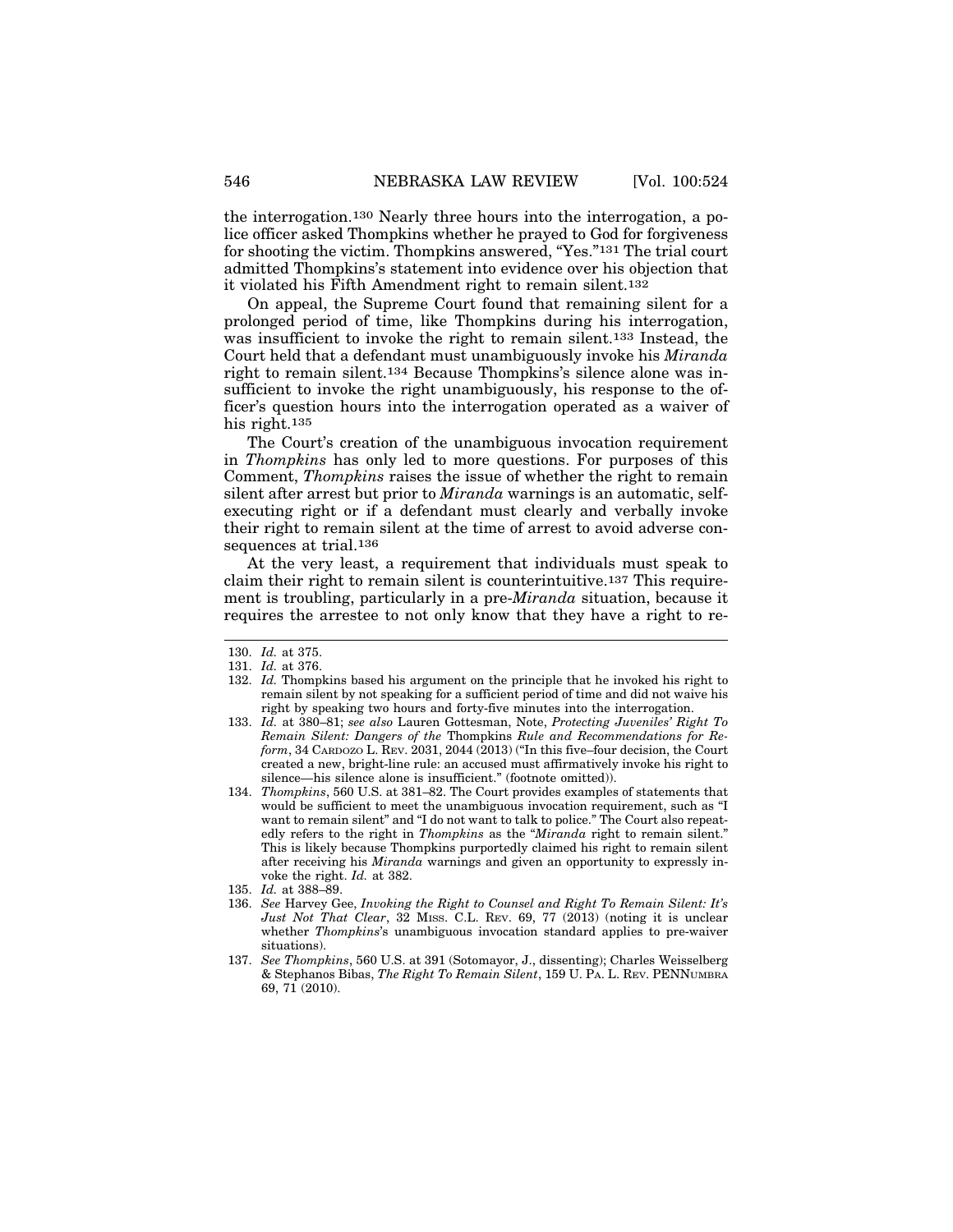main silent but also know how to appropriately invoke that right. Moreover, federal circuit court opinions after *Thompkins* reveal that application of the unambiguous invocation rule is unpredictable.138 What is adequate in one jurisdiction to invoke the right is not always adequate in another jurisdiction.139 The wide variety of things that must go right for an arrestee to sufficiently invoke their right to silence decreases the chances that their post-arrest, pre-*Miranda* silence will be protected and not used against them in court.

However, it may be possible to distinguish *Thompkins* to prevent the express invocation requirement from applying to post-arrest, pre-*Miranda* silence situations. The principal difference is that *Thompkins* involved post-*Miranda* silence. The open-ended question of which situations the express invocation rule applies to has not gone unnoticed by the Supreme Court. The Court arguably admitted that its holding in *Thompkins* applied only to post-*Miranda* silence, thereby excluding pre-*Miranda* situations, when it later asserted that *Thompkins* applies in the "context of post-*Miranda* silence."140

The Supreme Court reasoned that an unambiguous invocation of the right to remain silent after the receipt of *Miranda* warnings is required because the defendant has "full comprehension of the rights to remain silent and request an attorney."141 In contrast, a defendant does not always have the same comprehension of their right to remain silent before they receive their *Miranda* warnings. This disparity presents another reason the right to silence in post-arrest, pre-*Miranda* situations should not require express and unambiguous invocation.

However, it is possible that this is a distinction without a difference, as the Supreme Court stated that the context of *Salinas*—prearrest silence—was "closely related" to *Thompkins*'s post-*Miranda* silence.142 If the Court determines that these two seemingly distinct points in time are sufficiently related, it is possible that the Court will refuse to find a meaningful difference between post-arrest, pre-*Miranda* silence and *Thompkins*'s post-*Miranda* silence for invoking the right to silence. Whatever the outcome, *Thompkins* raises important questions for the treatment of post-arrest, pre-*Miranda* silence that

<sup>138.</sup> *See* Gottesman, *supra* note 133, at 2045–46.

<sup>139.</sup> *Compare* Hurd v. Terhune, 619 F.3d 1080, 1088–89 (9th Cir. 2010) (responding "no" and "I don't want to do that" to officers' request to reenact an event were sufficient to invoke the defendant's right to remain silent even though he never said he wanted to remain silent), *with* United States v. Plugh, 648 F.3d 118, 125 (2d Cir. 2011) (refusing to waive one's right to silence is insufficient to meet the unambiguous invocation requirement).

<sup>140.</sup> Salinas v. Texas, 570 U.S. 178, 188 (2013).

<sup>141.</sup> *Thompkins,* 560 U.S. at 382.

<sup>142.</sup> *Salinas*, 570 U.S. at 188.